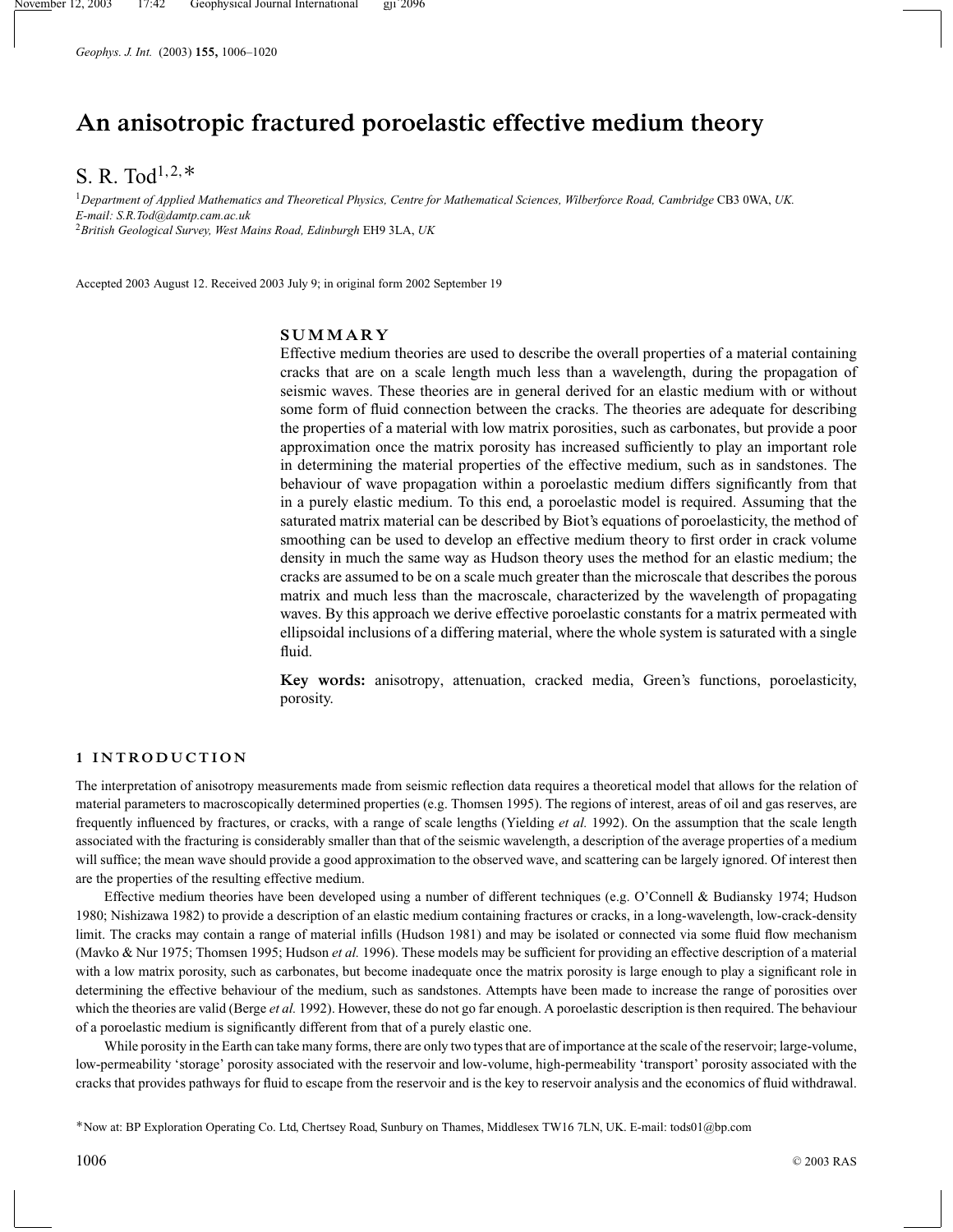A macroscopic description of fluid-filled porous media was first developed by Biot (1941) and Gassmann (1951a,b). Biot derived his description by superposing two interacting macroscopic continua, the solid and fluid phases, rather than by starting with the governing equations of the microscopically separate components. Biot's theory predicts the existence of a second, slow, compressional wave. Plona (1980) was the first to observe this experimentally in synthetic sandstone, and Kelder & Smeulders (1997) observed the phenomena in naturally occurring rock. The results of Gassmann (1951b) were extended to anisotropic media by Brown & Korringa (1975) while Zimmerman (2000) describes the similarities that exist between Biot's equations of poroelasticity and the equations of thermoelasticity. There is, however, experimental evidence that disagrees with the predictions of Biot theory (Winkler 1985; Gist 1994) suggesting that there must be additional factors, such as fractures, contributing to the attenuation of waves.

More recently, attempts to connect the microstructural behaviour with the macroscopic description have been developed using two-scale homogenization techniques (Levy 1979; Auriault 1980; Burridge & Keller 1981) that assume the ratio between the length-scales associated with the microstructure, *l*, and macroscopic properties, *L*, is small. That is,  $\epsilon = l/L \ll 1$ . At the microscale the fluid is governed by the linearized Navier–Stokes equations—which relies on the fact that the characteristic timescale of the problem,  $\omega^{-1}$ , is  $\mathcal{O}(\epsilon)$  smaller than the ratio of the macroscopic length *L* and characteristic fluid velocity ω*l*—and the solid by the equations of linear elasticity, with a suitable choice of boundary conditions applied at the juncture of the two phases. The process is assumed to be isothermal. Provided a separation of scales is evident in the physical quantities (Auriault 1991), the equations are normalized and a matched asymptotic expansion is performed, leading to a set of governing equations for the averaged quantities, on the assumption that the medium is macroscopically uniform. Under certain conditions, Biot-like equations are recovered. A volume averaging technique (de la Cruz & Spanos 1985; Pride *et al.* 1992) similarly leads to Biot-like equations and de la Cruz & Spanos (1989) argue the need to include thermomechanical coupling effects, introducing non-linearities into the resulting governing equations. Le Ravalec & Guéguen (1994) also provide a thermoporoelastic description. Network-, or lattice-, based models have been developed by a number of authors, including Seeburger & Nur (1984) and Chapman *et al.* (2002), while Le Ravalec & Guéguen (1996) and Endres & Knight (1997) develop models for describing porosity in terms of an isotropic distribution of spheroids over a range of scales.

The form of the governing equations achieved via homogenization depends on the relative magnitude of the fluid viscosity and the elastic modulus of the porous matrix,  $R = ||c||/\omega \eta_f$ , where  $||c||$  is an *a priori* estimate of the porous matrix elastic modulus,  $\omega$  is frequency and  $\eta_f$ the fluid viscosity. Auriault & Royer (2002) classify the four alternative regimes that may be achieved for a single-porosity media; an empty elastic porous medium  $R \leq \mathcal{O}(\epsilon^{-3})$ , Biot's model  $R = \mathcal{O}(\epsilon^{-2})$ , an impermeable saturated porous matrix  $R = \mathcal{O}(\epsilon^{-1})$  and a viscoelastic medium  $R = \mathcal{O}(1)$ . It is at  $R = \mathcal{O}(\epsilon^{-2})$  that most interaction occurs between the fluid and solid phases and this is the regime of greatest interest. It is the only one of the four regimes that can be classed as a two-phase rather than a single-phase model.

Into the background of a porous medium we wish to distribute a set of fractures, yielding what is, in effect, a dual-porosity medium, where  $l \ll a \ll L$  and *l*, *a* and *L* are scale lengths associated with the microscale, fractures and wavelength, respectively. The problem was first considered by Barenblatt *et al.* (1960). A three-scale homogenization method has been employed (Auriault & Boutin 1992, 1993, 1994) with a number of alternative models resulting, dependent upon the relative size of the two scale ratios. In contrast, Berryman & Wang (2000) use a phenomenological approach similar to the original Biot equations (Biot 1941), whereas Aifantis (1980) and Wilson & Aifantis (1984) use an idea of 'multiporosity'.

However, none of these models incorporate the shape of the crack. Berryman (1986) uses a self-consistent method to derive an effective medium approximation from the formulae for the scattering of a compressional wave from an inhomogeneous sphere (Berryman 1985). A generalization of the Eshelby (1957) work to poroelastic media (Berryman 1997) is incorporated into a number of effective medium theories by Berryman (1998). However, the work of Berryman (1998) is somewhat incomplete as it fails to provide effective values of all poroelastic parameters and provides no mention of anisotropy. It is with this in mind that we choose to follow the method of smoothing (Keller 1964), as used so successfully by Hudson (1980, 1981, 1994) for an elastic medium, to derive the effective poroelastic constants for a set of aligned ellipsoidal cracks within an otherwise isotropic, homogeneous, poroelastic background. Following Auriault & Royer (2002), we consider the two-phase model when homogenization theory reduces to the original equations of Biot.

The resulting anisotropic poroelastic effective medium theory exhibits the same form as the work of Biot (1955) and Cheng (1997), and furthermore, the deviation of the effective medium parameters from the isotropic background result is given explicitly in terms of the shape, orientation and material properties of the inclusions. The theory has the potential to be used in conjunction with laboratory experiments to help characterize rock parameters (Rasolofosaon & Zinszner 2002) and with reflection data to aid the understanding of the seismic properties of pore fluids (Batzle & Wang 1992). Indeed, the theory may provide a mechanism for explaining some of the discrepancies between theory and experiment in poroelasticity (e.g. Winkler 1985; Berryman & Wang 2001; King & Marsden 2002).

#### **2 THE EQUATIONS OF MOTION**

On the microscopic scale the equations of motion consist of those for the solid component, those for the fluid and boundary conditions between the two. Elastodynamics in the solid component gives stress  $\tau$  in terms of strain  $e$ :

$$
\tau = c : e,
$$
\n(1)

\nwhere the : denotes a two-index contraction between the tensors, and a momentum balance

 $\nabla \cdot \boldsymbol{\tau} = \rho_s \ddot{\mathbf{u}},$ (2)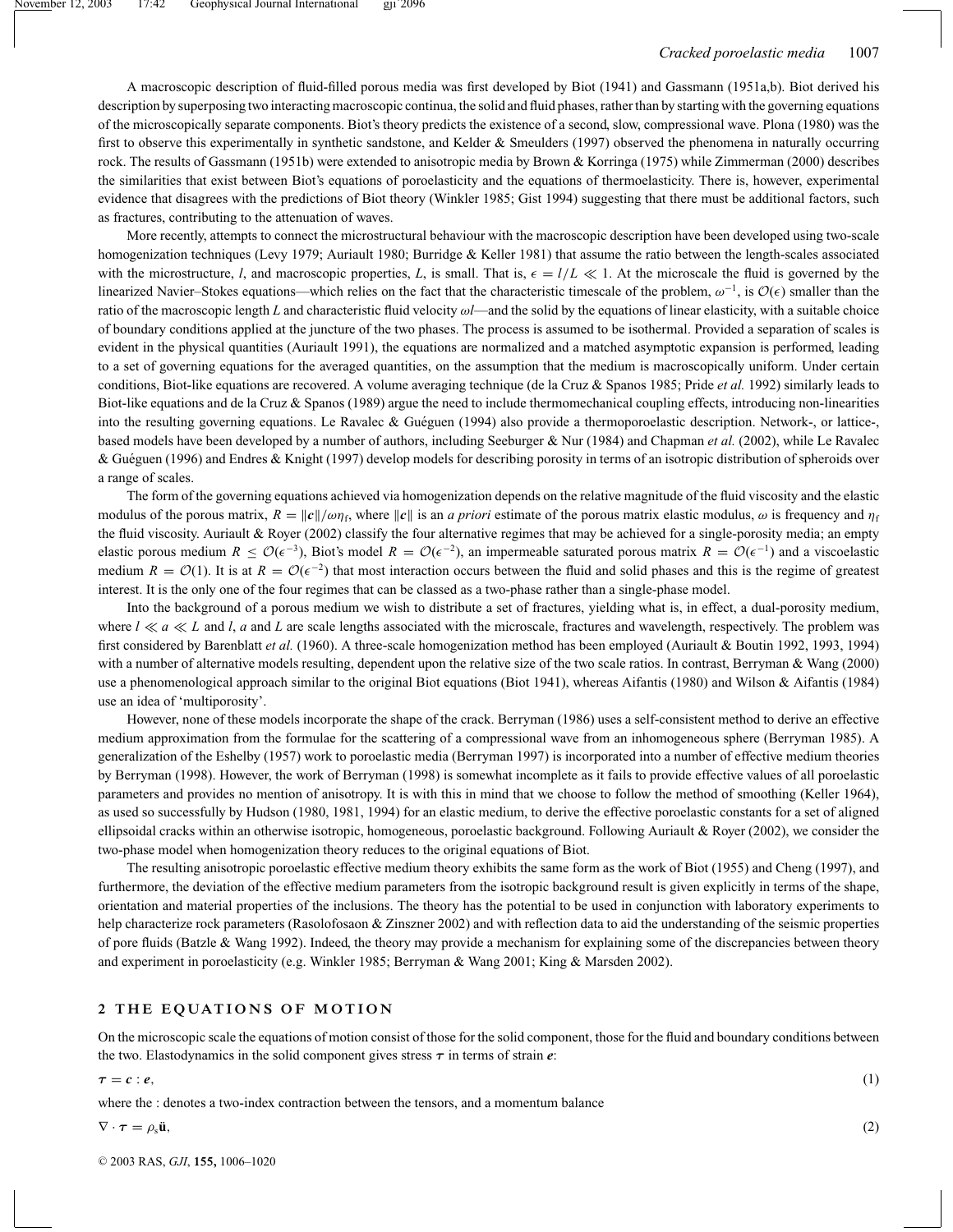in terms of displacement **u**. Linearized compressible Navier–Stokes theory within the fluid gives stress  $\sigma$  in terms of pressure p and velocity **v**

$$
\sigma = -pI + \eta_f[\nabla \mathbf{v} + (\nabla \mathbf{v})^T - 2I\nabla \cdot \mathbf{v}/3],\tag{3}
$$

a momentum balance:

$$
\nabla \cdot \boldsymbol{\sigma} = \rho_{\rm f} \dot{\mathbf{v}} \tag{4}
$$

and the isothermal compressibility relation

$$
\dot{p} = -\kappa_{\rm f} \nabla \cdot \mathbf{v},\tag{5}
$$

while at the fluid–solid boundary

$$
\mathbf{n} \cdot \boldsymbol{\sigma} = \mathbf{n} \cdot \boldsymbol{\tau},\tag{6}
$$

and

 $\mathbf{v} = \dot{\mathbf{u}},$  (7)

where  $\rho_s$  and  $\rho_f$  are the density of the solid and fluid components and **n** is the normal to the surfaces at which the fluid and solid components meet,  $\kappa_f$  is the bulk modulus of the fluid, *I* is the identity tensor and *c* is the isotropic tensor of elastic stiffnesses within the solid frame.

The fluid may be brine, hydrocarbon or a mix thereof, with the overall properties given in terms of the brine saturation  $S<sub>b</sub>$  by

$$
\rho_{\rm f} = S_{\rm b}\rho_{\rm b} + (1 - S_{\rm b})\rho_{\rm h},\tag{8}
$$

$$
\frac{1}{\kappa_{\rm f}} = \frac{S_{\rm b}}{\kappa_{\rm b}} + \frac{1 - S_{\rm b}}{\kappa_{\rm h}}\tag{9}
$$

and

 $\log \eta_f = S_b \log \eta_b + (1 - S_b) \log \eta_h,$  (10)

where the subscripts b and h denote brine and hydrocarbon, respectively. The properties of brine as a function of temperature, pressure and salinity and those of hydrocarbons as a function of temperature, pressure and composition are discussed in Batzle & Wang (1992). The properties of the mixture become considerably more complex when we start to consider dissolved gas in either brine or oil phases, or other fluid interactions.

We shall assume then that the medium is macroscopically homogeneous and isothermal, and that the scaling of the solid and fluid properties is such that homogenization reduces the linearized compressible Navier–Stokes equations, elasticity equations and boundary conditions to the Biot equations. There is no definitive notation associated with the Biot equations so, using Boutin *et al.* (1987) and Schanz (2001), we write the equations of poroelasticity in terms of macroscopic variables as the constitutive relations

$$
\tau = c : e + \frac{\alpha}{\beta} I(\alpha \nabla \cdot \mathbf{u} + \nabla \cdot \mathbf{w})
$$
\n(11)

and

 $\zeta = \alpha \nabla \cdot \mathbf{u} + \beta p,$  (12)

the dynamic equations

 $\nabla \cdot \tau = \rho \ddot{\mathbf{u}} + \rho_f \ddot{\mathbf{w}} - \mathbf{F}$  (13) and

$$
-\nabla p - \rho_f \ddot{\mathbf{u}} = \bar{Y}(\partial_t) \dot{\mathbf{w}} \tag{14}
$$

and the mass balance equation

$$
\dot{\zeta} + \nabla \cdot \dot{\mathbf{w}} = a(t),\tag{15}
$$

where  $\tau(x)$ ,  $e(x)$  and  $u(x)$  now stand for the stress, strain and displacement in the solid averaged over a small region centred on **x**. **w** denotes the average fluid displacement relative to the solid, measured in volume per unit area so that

$$
\mathbf{w} = \phi(\mathbf{U} - \mathbf{u}),\tag{16}
$$

where U is the absolute fluid displacement, averaged as above,  $\phi$  is the matrix porosity,  $\zeta$  is the variation of fluid volume per unit reference volume and  $\rho$  is the average density of the saturated porous medium,

$$
\rho = (1 - \phi)\rho_s + \phi \rho_f. \tag{17}
$$

The Biot–Willis parameter  $\alpha$ , the change in pore volume per unit change in bulk volume under drained conditions (Kümpel 1991), is given by

$$
\alpha = 1 - \kappa/\kappa_s \tag{18}
$$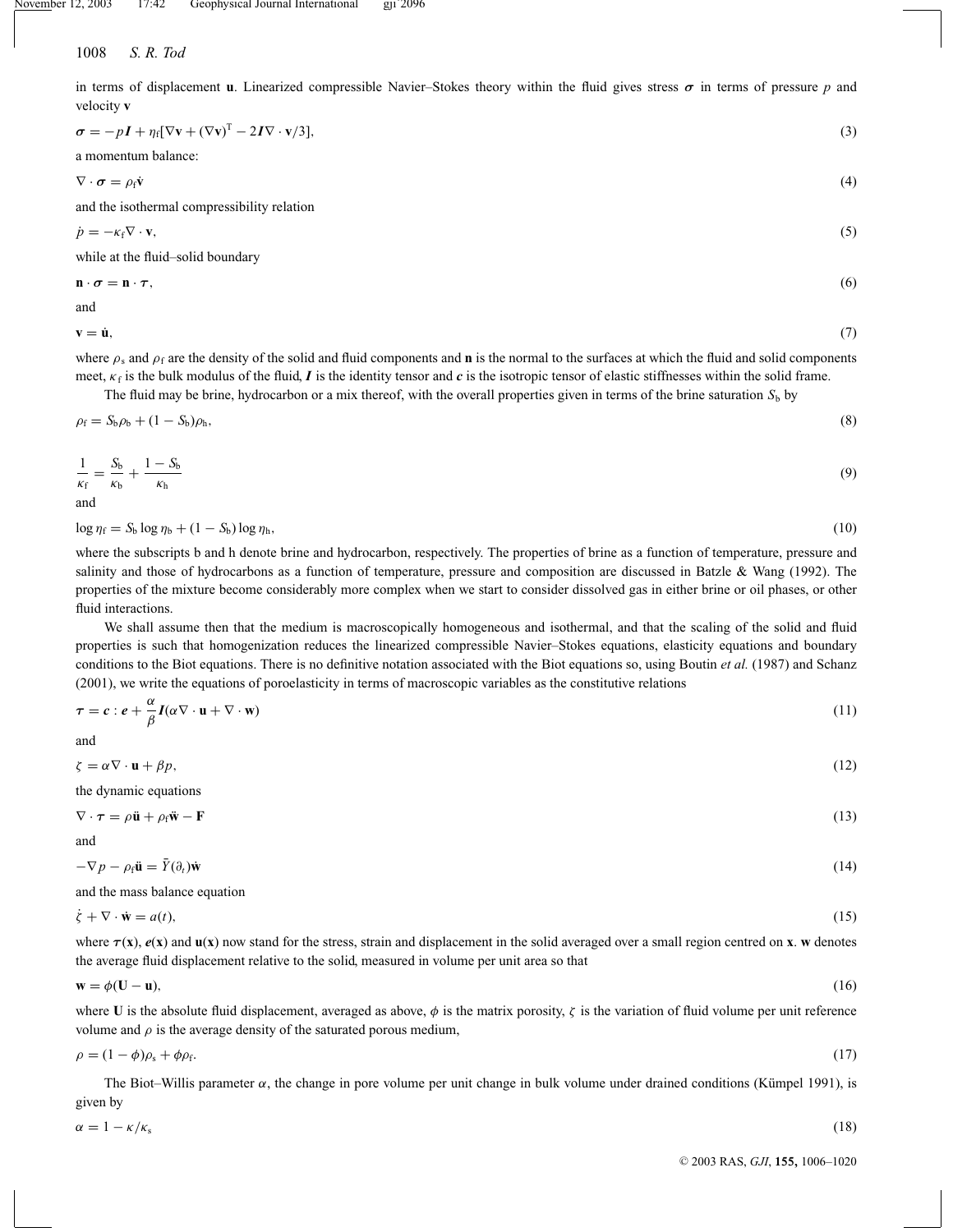in terms of the bulk modulus of the frame  $\kappa$ , and that of the grain or mineral  $\kappa_s$ . From Kümpel (1991)  $\alpha$  satisfies the bounds

$$
\frac{3\phi(1-\nu_{\rm s})}{2(1-2\nu_{\rm s})+\phi(1+\nu_{\rm s})} \le \alpha \le 1,\tag{19}
$$

where  $v_s$  is the Poisson ratio of the solid component. The lower limit results from the Hashin–Shtrikman bound. The bulk moduli are defined as (Brown & Korringa 1975)

$$
\kappa^{-1} = -\frac{1}{V} \frac{\partial V}{\partial p_d} \bigg|_p, \tag{20}
$$

$$
\kappa_s^{-1} = -\frac{1}{V} \frac{\partial V}{\partial p} \bigg|_{p_d} \tag{21}
$$

and there is the additional bulk modulus

$$
\kappa_{\phi}^{-1} = -\frac{1}{\phi V} \frac{\partial \phi V}{\partial p} \bigg|_{p_d},\tag{22}
$$

where the differential pressure  $p_d$  is given in terms of the external pressure  $p_e$ , by  $p_d = p_e - p$ . The parameter  $\beta$  is given by Brown & Korringa (1975) as

$$
\beta = \frac{\alpha}{\kappa_s} + \phi \left( \frac{1}{\kappa_f} - \frac{1}{\kappa_\phi} \right),\tag{23}
$$

and is related to the Skempton ratio  $B$ , the change in pore pressure per unit change in confining pressure under undrained conditions (Kümpel 1991), by

$$
\beta = \frac{\alpha}{\kappa} (B^{-1} - \alpha). \tag{24}
$$

Clearly, for a medium homogeneous and isotropic on the microscale,  $\kappa_{\phi} = \kappa_s$ , as assumed by Biot, and  $\beta$  reduces to

$$
\beta = \frac{\alpha - \phi}{\kappa_s} + \frac{\phi}{\kappa_f}.\tag{25}
$$

Even with these definitions of the various bulk moduli, there is a certain difficulty with their interpretation and measurement (Berryman 1981a,b; Korringa 1981), a detailed description of which is given by Kümpel (1991).

Finally, **F** is the bulk body force per unit volume,  $a(t)$  is a fluid volume source term and  $\bar{Y}(\partial_t)$  is the viscodynamic operator (Biot 1962a,b). Below the Biot characteristic frequency

$$
\omega_{\rm c} = \eta_{\rm f} \phi / K \rho_{\rm f} \tag{26}
$$

Poiseuille flow holds and

$$
\bar{Y}(\partial_t) = \eta_f / K + q \partial_t,\tag{27}
$$

where *K* is the permeability and  $q = m \rho_f/\phi$  with *m* being the tortuosity coefficient (Johnson *et al.* 1982) dependent upon the pore geometry. Above the critical frequency  $\omega_c$ ,  $\eta_f$  must be replaced by a modified complex viscosity

$$
\bar{\eta}_{\rm f} = \eta_{\rm f} F(\omega d/\omega_{\rm c}),\tag{28}
$$

where *d* is a coefficient that depends on the geometry of the pores and the function *F* is given by Biot (1956). However, homogenization is only possible at low Reynolds number (Auriault 1991) so we may readily assume that eq. (27) holds.

Assuming an implicit e<sup>−</sup>iω*<sup>t</sup>* dependence, or equivalently Fourier transforming all variables and assuming vanishing initial conditions, eqs  $(13)–(15)$  become

$$
\nabla \cdot \boldsymbol{\tau} = -\omega^2 (\rho \mathbf{u} + \rho_f \mathbf{w}) - \mathbf{F},\tag{29}
$$

$$
-\nabla p + \rho_f \omega^2 \mathbf{u} = -\left(q\omega^2 + i\omega \eta_f / K\right) \mathbf{w}
$$
\n(30)

and

$$
\zeta + \nabla \cdot \mathbf{w} = V,\tag{31}
$$

where

$$
V = \int_0^t a(t') dt'
$$
\n(32)

is the volume of injected fluid due to the source  $a(t)$ .

While there are many parameters involved in the description of a Biot medium, they are not all independent, and the use of empirical relations derived from well log and laboratory data may be used to constrain a number of the parameters. The Biot–Willis parameter  $\alpha$  (eq. 18) is largely a function of porosity  $\phi$  in sandstones (e.g. Murphy *et al.* 1993), though the form of the relation is also dependent upon the porosities at which the material transitions between a suspension and an unconsolidated grain-supported phase  $\phi_0$ , between an unconsolidated and a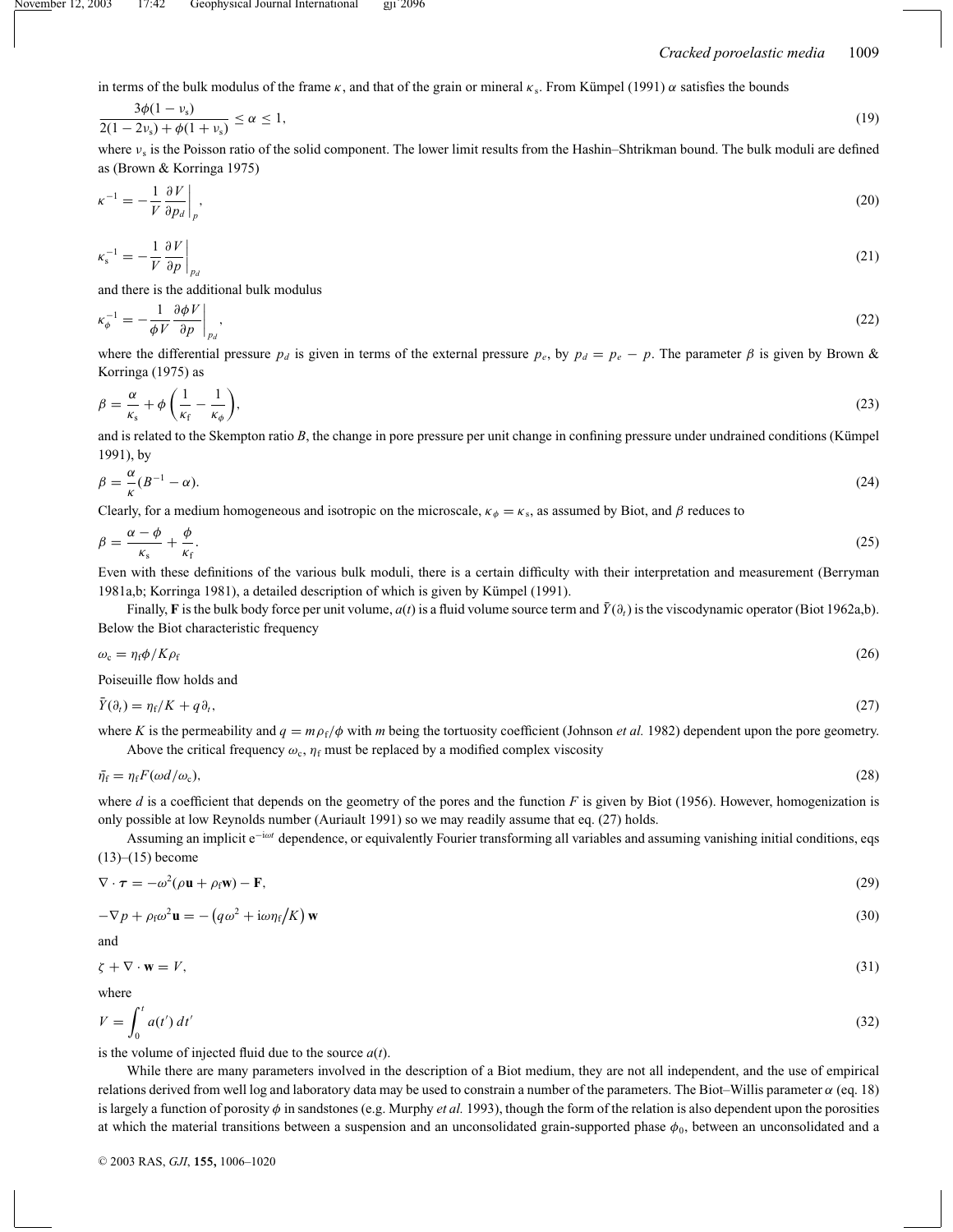consolidated grain-supported phase  $\phi_c$ , and (weakly) on the clay content (Vernik 1998); we choose to follow Vernik (1998) in defining  $\alpha$  in terms of  $\phi$  as

$$
\alpha = \begin{cases}\nA\phi - B\phi^2 & \phi \le \phi_c \\
1 - C(\phi_0 - \phi) + D(\phi_0^2 - \phi^2) & \phi_c < \phi < \phi_0 \\
1 & \phi \ge \phi_0\n\end{cases}
$$
\n(33)

for a given set of constants dependent on the properties of the matrix and the clay content. It is the middle, unconsolidated phase, where the relationship is most uncertain, dependent upon the competing processes of cementation and compaction during the early diagenetic history of the sediment.

We may define a parameter  $\varsigma$ , similarly dependent on porosity and clay content to  $\alpha$ ,

 $\zeta = 1 - \mu/\mu_s$  (34)

that constrains the shear modulus of the frame in terms of that of the mineral.

There have been many attempts to correlate permeability and porosity as a means of estimating the former in terms of the latter in well log data. The difficulty that this idea encounters is based on the principle that porosity is a function of grain sorting while permeability is a direct function of grain size, so that any relation between them becomes a function of the pore geometry. Empirical relations, often referred to as Kozeny–Carman relations, are frequently used. We choose to adopt a version that additionally includes such scalefactors as the tortuosity (Prasad 2003)

$$
K = \frac{1}{F_s m^2 S_{\text{Vgr}}^2} \frac{\phi^3}{(1 - \phi)^2},\tag{35}
$$

with *K* being measured in  $\mu$ m<sup>2</sup>, where 1 *D* = 0.986 923  $\mu$ m<sup>2</sup>. *F*<sub>s</sub> is a pore shape parameter and  $S_{Vgr}$  is the specific surface area per unit grain volume, both of which are difficult to measure. However, Prasad (2003) argues that the combined term  $1/F_s m^2 S_{Vgr}^2$ , the square root of which she calls the 'flow zone indicator', may be estimated via correlations within individual geological units.

The experiments of Johnson *et al.* (1982) suggest a relation of the form

$$
m = \phi^{-a}, \quad 0 \le a \le 1,\tag{36}
$$

for the tortuosity, with  $a = 0.5$  for their experiments involving fused-glass-bead samples, though, in all likelihood this is overly simplified and takes a more complex form in natural rock.

# **3 THE EQUATIONS OF PROPAGATION**

Setting **F** and *V* to zero,  $\tau$ , *p* and  $\zeta$  are eliminated from eqs (11), (12), (29)–(31) to deduce that

$$
\mu \nabla^2 \mathbf{u} + (\lambda + \mu) \nabla (\nabla \cdot \mathbf{u}) = -\omega^2 (\rho - \alpha \rho_f) \mathbf{u} - \left[ \rho_f \omega^2 - \alpha \left( q \omega^2 + i \omega \eta_f / K \right) \right] \mathbf{w}
$$
\n(37)

and  
\n
$$
\frac{1}{\beta} \nabla [\nabla \cdot (\alpha \mathbf{u} + \mathbf{w})] = -\rho_f \omega^2 \mathbf{u} - (q\omega^2 + i\omega \eta_f/K) \mathbf{w}.
$$
\n(38)

By Helmholtz' theorem, we write

$$
\mathbf{u} = \nabla \Phi_u + \nabla \wedge \Psi_u \tag{39}
$$

and

$$
\mathbf{w} = \nabla \Phi_w + \nabla \wedge \Psi_w,\tag{40}
$$

where  $\nabla \cdot \mathbf{\Psi}_u = 0$  and  $\nabla \cdot \mathbf{\Psi}_w = 0$ , and it may be deduced that

$$
\{\mu \nabla^2 + \mathring{\rho}\omega^2\}\Psi_u = 0\tag{41}
$$

and

$$
\left\{ (\lambda + 2\mu)\nabla^4 + \left[ \hat{\rho}\omega^2 - \frac{(\lambda + 2\mu)\beta + \hat{\alpha}^2}{\theta} \right] \nabla^2 - \frac{\beta \hat{\rho}\omega^2}{\theta} \right\} \Phi_u = 0,
$$
\n(42)

and that

$$
\Psi_w = \rho_f \omega^2 \theta \Psi_u \tag{43}
$$

and  
\n
$$
\Phi_w = -\frac{\theta}{\tilde{\alpha}} \left[ \omega^2 (\hat{\rho} - \hat{\alpha} \rho_f) \Phi_u + (\lambda + 2\mu) \nabla^2 \Phi_u \right],
$$
\n(44)

where the notation

$$
\mathring{\rho} = \rho + \rho_{\rm f}^2 \omega^2 \theta
$$

 $\theta$ , (45)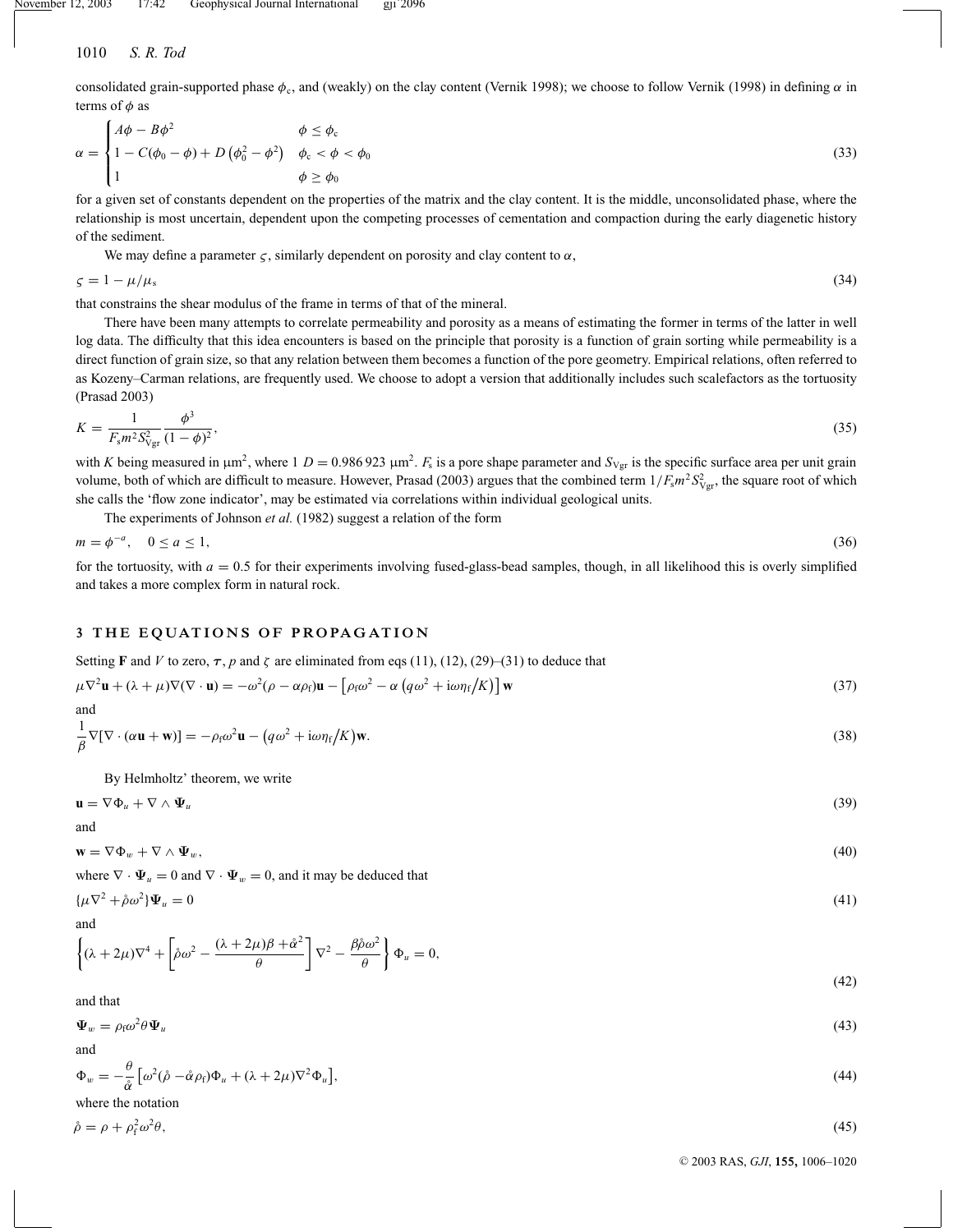

Figure 1. Variation in wave speed of the slow compressional wave with frequency for the uncracked case (solid line) and crack volume densities of 0.001 (long dashes), 0.002 (short dashes) and 0.003 (dotted line) at vertical incidence.

$$
\mathring{\alpha} = \alpha + \rho_f \omega^2 \theta \tag{46}
$$

and

$$
\theta = -\left(q\omega^2 + i\omega\eta_f/K\right)^{-1} \tag{47}
$$

has been used.

Rewriting eqs (41) and (42) as

$$
\left(\nabla^2 + k_3^2\right)\Psi_u = 0\tag{48}
$$

and

$$
\left(\nabla^2 + k_1^2\right)\left(\nabla^2 + k_2^2\right)\Phi_u = 0\tag{49}
$$

determines the one shear and two compressional wavenumbers. There are, in fact, two shear waves, with different polarity, as there are two degrees of freedom in the definition of  $\Psi_u$ . Clearly, then,

$$
\mathbf{u} = \nabla \Phi_1 + \nabla \Phi_2 + \nabla \wedge \Psi \tag{50}
$$

and

$$
\mathbf{w} = \chi_1 \nabla \Phi_1 + \chi_2 \nabla \Phi_2 + \chi_3 \nabla \wedge \Psi,\tag{51}
$$

where 
$$
\nabla \cdot \Psi =
$$

$$
\chi_i = \frac{\theta k_i^2}{\mathring{\alpha}} \left[ (\lambda + 2\mu) - v_i^2 (\mathring{\rho} - \mathring{\alpha} \rho_f) \right], \quad i = 1, 2 \tag{52}
$$

$$
\chi_3 = \rho_f \omega^2 \theta \tag{53}
$$

and  $v_i = \omega/k_i$  are the wave speeds. Hence

 $0,$ 

$$
p = C_1 k_1^2 \Phi_1 + C_2 k_2^2 \Phi_2,\tag{54}
$$

where

$$
C_i = \frac{1}{\mathring{\alpha}} (\mathring{\rho} v_i^2 - \lambda - 2\mu), \quad i = 1, 2. \tag{55}
$$

As a numerical example, we consider a brine-saturated sandstone with the following parameter values for the matrix:  $\rho_s = 2.65 \times$ 10<sup>3</sup> kg m<sup>-3</sup>, κ<sub>s</sub> = 35.7 GPa and  $\mu_s$  = 33.0 GPa. Taking  $\phi$  = 0.2, we assume  $K = 0.1 \mu m^2$ ,  $m = 2.0$ ,  $\alpha = 0.597$  and  $\zeta$  = 0.576. The brine has parameters  $\rho_f = 1.09 \times 10^3$  kg m<sup>-3</sup>,  $\kappa_f = 3.26$  GPa and  $\eta_f = 0.48 \times 10^{-3}$  Pa s, at a temperature of 65 °C, pressure of 25 MPa and 150 000 ppm NaCl (Batzle & Wang 1992).

Fig. 1 shows the variation with frequency of the wave speed of the slow compressional (Biot) wave (the solid line) over the seismic bandwidth. There is a considerable increase in the wave speed with frequency from the static limit where the wave is absent, however, it remains well below the speed of waves that are likely to be observed in seismic reflection data, furthermore it has highly attenuative behaviour.

The fast compressional and shear waves show negligible changes in wave speed or attenuation with frequency over the seismic range; it is not until approaching the characteristic frequency (eq. 26) at around 0.9 MHz that a significant change is seen in these wave speeds.

#### **4 DETERMINING GREEN'S FUNCTIONS**

Using the method of smoothing will require a representation of the scattered field within an inclusion in terms of an incident field. This is best achieved via the appropriate Green's function. To determine Green's functions, rather than taking the incomplete methods of Burridge &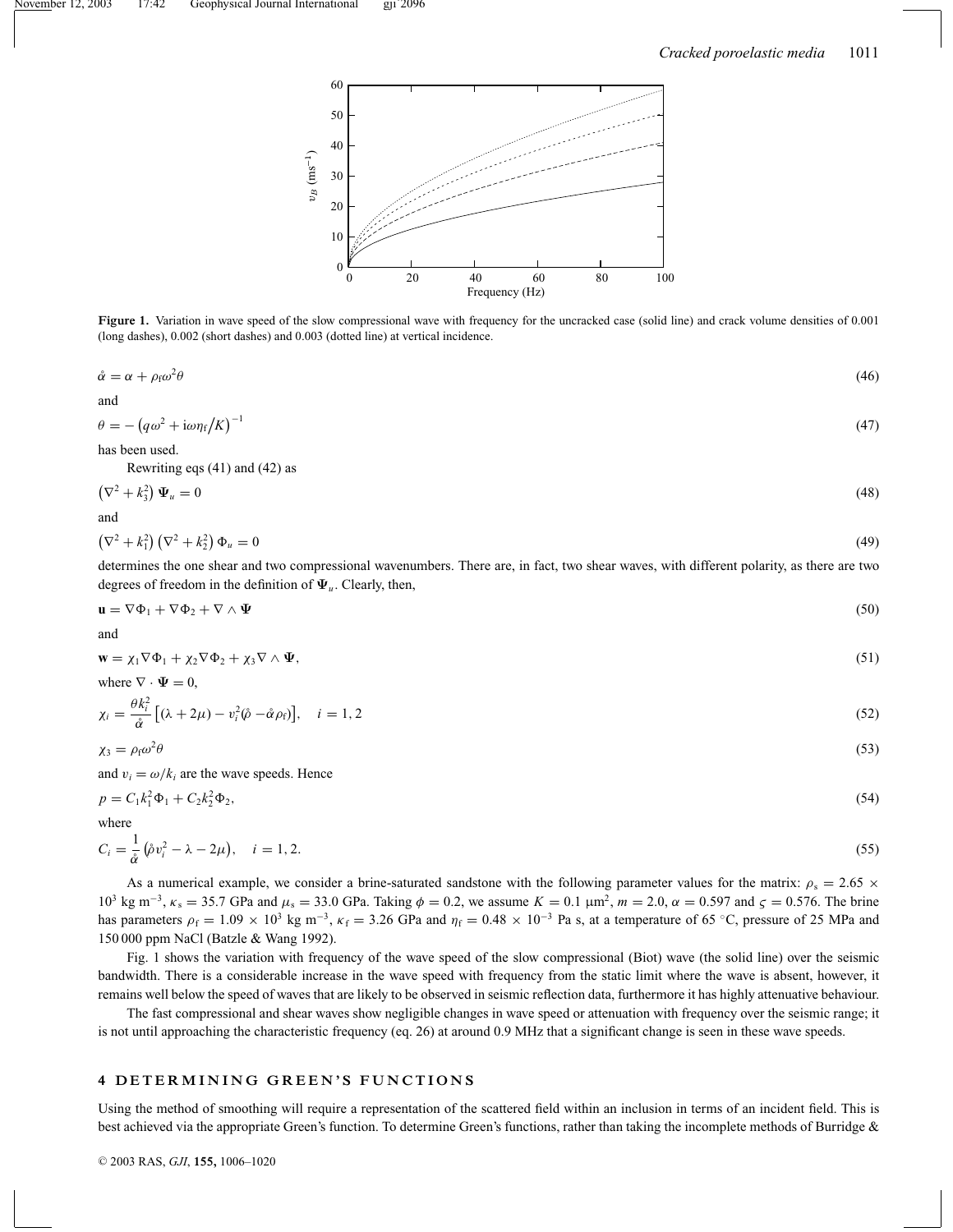Vargas (1979) and Norris (1985), we follow Boutin *et al.* (1987), where the response of the system to an impulsive forcing term at a point **y** is required. Into eqs (29) and (31) we introduce Dirac delta functions:

$$
\nabla \cdot \boldsymbol{\tau} = -\omega^2 (\rho \mathbf{u} + \rho_f \mathbf{w}) - \mathbf{F} \delta(\mathbf{x} - \mathbf{y}) \tag{56}
$$

and

$$
\zeta + \nabla \cdot \mathbf{w} = V \delta(\mathbf{x} - \mathbf{y}). \tag{57}
$$

Given the relation between **u** and **w** (eqs 50 and 51), eqs (11), (12), (30), (56) and (57) may be reduced to a set of four equations by eliminating  $\tau$ , **w** and  $\zeta$  to yield

$$
\mu \nabla^2 \mathbf{u} + (\lambda + \mu) \nabla (\nabla \cdot \mathbf{u}) + \mathring{\rho} \omega^2 \mathbf{u} - \mathring{\alpha} \nabla p = -\mathbf{F} \delta(\mathbf{x} - \mathbf{y})
$$
\n(58)

and

$$
\theta \nabla^2 p - \beta p - \mathring{\alpha} \nabla \cdot \mathbf{u} = -V \delta(\mathbf{x} - \mathbf{y}).
$$
\n(59)

Eqs (58) and (59) may be written as

$$
\mathcal{L}\mathbf{R} = -S\delta(\mathbf{x} - \mathbf{y}),\tag{60}
$$

where the source and response four-vectors are defined as

$$
S = \begin{pmatrix} F \\ V \end{pmatrix} \tag{61}
$$

and

 $\sqrt{2}$ 

$$
\mathbf{R} = \begin{pmatrix} \mathbf{u} \\ p \end{pmatrix} \tag{62}
$$

and the components of the operator  $\mathcal L$  are given by

$$
\mathcal{L}_{ij} = \begin{pmatrix} c_{ipjq} \partial_p \partial_q + \hat{\rho} \omega^2 \delta_{ij} & -\hat{\alpha} \partial_i \\ -\hat{\alpha} \partial_j & \theta \nabla^2 - \beta \end{pmatrix} . \tag{63}
$$

*L* is a 4-D second-rank tensor and the notation that we have adopted here is such that the upper left-hand coefficient represents the 3-D minor  $\{\mathcal{L}_{ij} : 1 \le i, j \le 3\}$ , the lower right-hand term corresponds to  $\mathcal{L}_{44}$  and the upper right- and lower left-hand coefficients represent  $\{\mathcal{L}_{i4} : 1 \le i \le 3\}$  and  $\{\mathcal{L}_{4j} : 1 \le j \le 3\}$ , respectively. The Green functions then solve

$$
\mathcal{L}G(x, y) = -I\delta(x - y). \tag{64}
$$

This method has yielded a set of four equations, rather than the six given by some authors (e.g. Sahay 2001), and further have the advantage that the operator  $\mathcal L$  is symmetric.

The method used by Boutin *et al.* (1987) to solve for **G** is that of Kupradze (1979). A similar method is used by Sahay (2001) for a 6  $\times$ 6, rather than a 4  $\times$  4 system. Letting  $\mathcal{L}^{\dagger}$  be the differential operator corresponding to the cofactors of  $\mathcal{L}$ , then if the scalar function  $\phi$  solves

$$
\det \mathcal{L}\phi = -\delta(\mathbf{x} - \mathbf{y}),\tag{65}
$$

Green's functions are given by

$$
\mathbf{G} = \mathcal{L}^{\dagger} \phi. \tag{66}
$$

In particular,

$$
\mathcal{L}^{\dagger} = \mathcal{L}^{\dagger} \mu \left( \nabla^2 + k_3^2 \right) \tag{67}
$$

and det  $\mathcal{L} = \mu \left( \nabla^2 + k_3^2 \right)$ *D*, (68)

so that if  $\psi$  solves

$$
D\psi = -\delta(\mathbf{x} - \mathbf{y}),\tag{69}
$$

$$
\mathbf{G} = \mathcal{L}^{\ddagger} \psi, \tag{70}
$$

where

$$
D = \mu(\lambda + 2\mu)\theta \left(\nabla^2 + k_1^2\right) \left(\nabla^2 + k_2^2\right) \left(\nabla^2 + k_3^2\right) \tag{71}
$$

and  $\mathcal{L}^{\ddagger}$  is given by comparison with Boutin *et al.* (1987).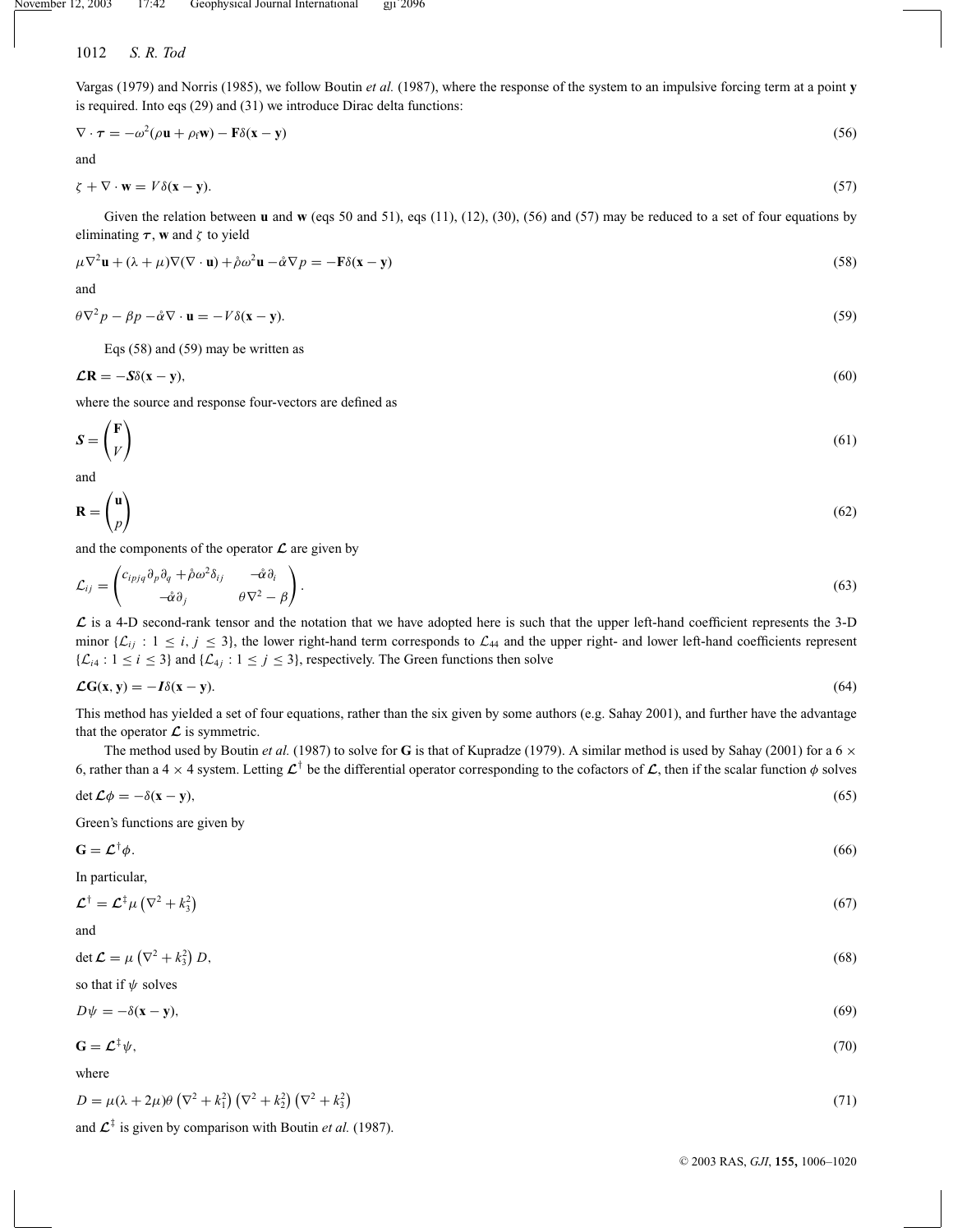This leads to

$$
4\pi G_{ij}(\mathbf{x}, \mathbf{y}) = \begin{pmatrix} -\partial_i \partial_j \sum_{p=1}^3 \alpha_p \frac{e^{ik_p r}}{r} + \frac{\delta_{ij}}{\mu} \frac{e^{ik_p r}}{r} & -\partial_i \sum_{p=1}^2 \xi (-1)^p \frac{e^{ik_p r}}{r} \\ -\partial_j \sum_{p=1}^2 \xi (-1)^p \frac{e^{ik_p r}}{r} & -\frac{1}{\theta \alpha_3} \left( \alpha_2 \frac{e^{ik_1 r}}{r} + \alpha_1 \frac{e^{ik_2 r}}{r} \right) \end{pmatrix},
$$
(72)

where

$$
\alpha_1 = \frac{k_2^2 - \mu k_3^2 / (\lambda + 2\mu)}{\mu k_3^2 (k_2^2 - k_1^2)},\tag{73}
$$

$$
\alpha_2 = \frac{k_1^2 - \mu k_3^2 / (\lambda + 2\mu)}{\mu k_3^2 (k_1^2 - k_2^2)},\tag{74}
$$

$$
\alpha_3 = \frac{-1}{\mu k_3^2},\tag{75}
$$

$$
\xi = \frac{1}{\chi_1 - \chi_2} \tag{76}
$$

and  $r = |\mathbf{x} - \mathbf{y}|$ .

Green's functions have the symmetry

$$
G_{ij}(\mathbf{x}, \mathbf{y}) = G_{ji}^*(\mathbf{y}, \mathbf{x}),\tag{77}
$$

where **G**<sup>∗</sup> is the adjoint function to **G** and solves the problem

$$
\mathcal{L}^* \mathbf{G}^* (\mathbf{x}, \mathbf{y}) = -I \delta(\mathbf{x} - \mathbf{y}),\tag{78}
$$

with  $\mathcal{L}^*$  the operator adjoint to  $\mathcal{L}$ .

The operator  $\mathcal L$  may be written as

$$
\mathcal{L} = \mathcal{L}^0 + \mathcal{L}^p,\tag{79}
$$

where

$$
\mathcal{L}_{ij}^0 = \begin{pmatrix} c_{ipjq}^s \partial_p \partial_q + \rho_s \omega^2 \delta_{ij} & 0 \\ 0 & 0 \end{pmatrix} \tag{80}
$$

represents the purely elastic contribution, with  $c^s$  the isotropic elastic stiffness tensor of the mineral, with shear modulus  $\mu_s$  and bulk modulus  $\kappa_s$ , and the remaining terms are bundled into

$$
\mathcal{L}_{ij}^{\mathbf{p}} = \begin{pmatrix} -c_{ipjq}^{\rho} \partial_p \partial_q + \left[ \phi(\rho_f - \rho_s) + \rho_f^2 \omega^2 \theta \right] \omega^2 \delta_{ij} & -\left[ \alpha + \rho_f \omega^2 \theta \right] \partial_i \\ -\left[ \alpha + \rho_f \omega^2 \theta \right] \partial_j & \theta \nabla^2 - \beta \end{pmatrix},
$$
\n(81)

which represents the contribution from the pores, where the isotropic tensor  $c^p$  is given in terms of the scaled shear and bulk moduli  $\zeta \mu_s$  and  $\alpha \kappa_s$ .

As porosity  $\phi \to 0$ ,  $\theta \to 0$  and, from empirical relations  $\alpha \to 0$  and  $\zeta \to 0$ , thus  $\beta \to 0$  so that the dynamic equations for the fluid and solid decouple with the fluid terms vanishing identically; the poroelastic theory reduces to an elastic one.

The limit in which the porosity  $\phi \to 1$  is a little more complex. Experiments suggests that  $\alpha \to 1$  and  $\zeta \to 1$  (Murphy *et al.* 1993; Vernik 1998), so that  $c^p$  directly cancels with  $c^s$ . Furthermore,  $\rho_f \omega^2 \theta \to -1$  on the proviso that  $m \to 1$ , as indicated by Johnson *et al.* (1982) (eq. 36) and  $K \to \infty$ , as predicted by a number of commonly used Kozeny–Carman relations (e.g. eq. 35). At this point the solid and fluid equations have once again decoupled, with the solid terms vanishing identically and the fluid terms leaving a wave equation for the pressure in the fluid.

#### **5 THE METHOD OF SMOOTHING**

Hudson (1980) uses the method of smoothing (Keller 1964) to determine the overall properties of an elastic medium containing cracks. By direct analogy with his method, we now derive the corresponding results for a poroelastic medium. If we let *a* be a characteristic length-scale associated with the cracks, and it is assumed that  $l \ll a \ll L$ , and that the porous matrix remains homogeneous on both the micro and macro scales, *l* and *L*, respectively, then the equations of poroelasticity may be used to describe the background matrix and the contents of the cracks that will be inserted into the matrix.

Let  $\mathbf{R}^0(\mathbf{x})$  represent the incident, or unperturbed wave, such that

$$
\mathcal{L}\mathbf{R}^0(\mathbf{x}) = 0, \quad \mathbf{x} \in \mathcal{D},\tag{82}
$$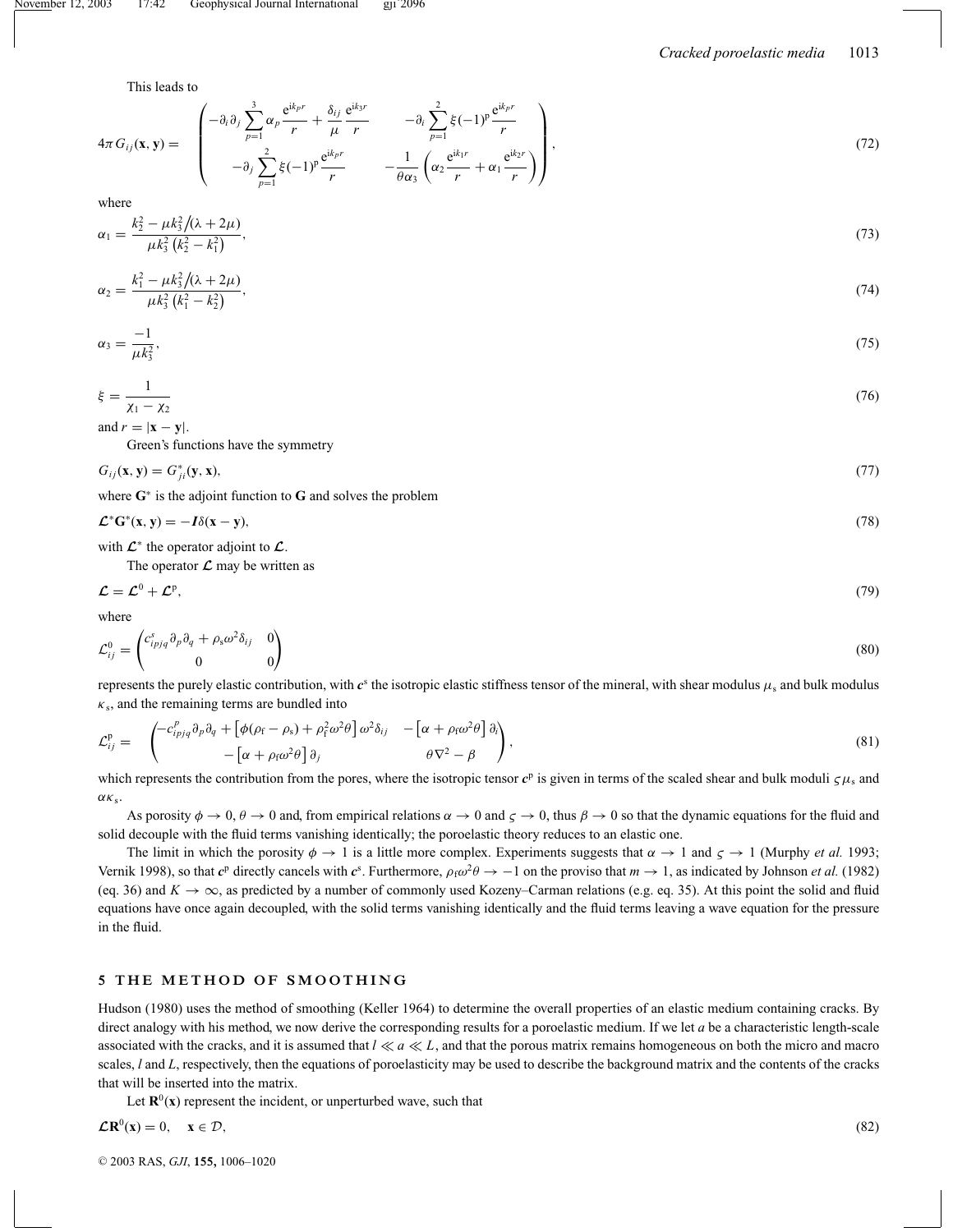where  $D$  is a region of the poroelastic material containing no cracks. If we introduce cracks embedded within  $D$  then we seek the solution of

$$
\mathcal{L}\mathbf{R}(\mathbf{x}) = 0, \quad \mathbf{x} \in \mathcal{D}',\tag{83}
$$

where  $\mathcal{D}'$  is the part of  $\mathcal D$  outside the cracks.

If  $\epsilon S^n$  is the scattering operator associated with the *n*th crack, so that  $\epsilon S^n \mathbb{R}^n(x)$  is the scattered wave due to the wave  $\mathbb{R}^n(x)$  incident on the crack and the small scalar  $\epsilon$  indicates that the scattered field is small, in some manner, then

$$
\mathbf{R}^n(\mathbf{x}) + \epsilon \mathbf{S}^n \mathbf{R}^n(\mathbf{x}) = \mathbf{R}(\mathbf{x}).\tag{84}
$$

Similarly, if there are *N* cracks,

$$
\mathbf{R}(\mathbf{x}) = \mathbf{R}^0(\mathbf{x}) + \epsilon \sum_{n=1}^{N} \mathbf{S}^n \mathbf{R}^n(\mathbf{x}), \quad \mathbf{x} \in \mathcal{D}', \tag{85}
$$

so that

$$
\mathbf{R}^{n}(\mathbf{x}) = \mathbf{R}^{0}(\mathbf{x}) + \epsilon \sum_{n \neq m} \mathbf{S}^{n} \mathbf{R}^{n}(\mathbf{x}), \quad \mathbf{x} \in \mathcal{D}'_{n},
$$
\n(86)

where  $\mathcal{D}'_n$  is the region of  $\mathcal D$  excluding all but the *n*th crack. Successive approximations lead to

$$
\mathbf{R}(\mathbf{x}) = \mathbf{R}^0(\mathbf{x}) + \epsilon \sum_{n=1}^N \mathbf{S}^n \mathbf{R}^0(\mathbf{x}) + \mathcal{O}(\epsilon^2), \quad \mathbf{x} \in \mathcal{D}'.
$$
 (87)

Considering the distribution of cracks as a statistical ensemble, we take the average of eq. (87) and assume that the statistical properties of each crack are the same, such that

$$
\langle \mathbf{R} \rangle(\mathbf{x}) = \{1 + \epsilon N \langle \mathbf{S} \rangle(\mathbf{x}) + \mathcal{O}(\epsilon^2) \} \mathbf{R}^0(\mathbf{x}),\tag{88}
$$

where the operator  $\langle \cdot \rangle$  indicates the average.

Assuming that all the cracks are of the same size, orientation and infill, and that the statistical distribution of each crack is homogeneous, we may write

$$
N\langle S\rangle(\mathbf{x}) = \nu^s \int_{\mathcal{D}} dV_{\xi} \ \bar{S}(\mathbf{x}, \xi),\tag{89}
$$

where  $v^s = N/V$  is the number density of cracks and  $\xi$  is the position of the centroid of a crack. Then, inverting eq. (88) for **R**<sup>0</sup>(**x**) and applying  $\mathcal L$  to the result yields

$$
\left[\mathcal{L} - \epsilon v^s \int_{\mathcal{D}} dV_{\xi} \mathcal{L}\bar{\mathbf{S}}(\mathbf{x}, \xi) + \mathcal{O}(\epsilon^2) \right] \langle \mathbf{R} \rangle(\mathbf{x}) = 0. \tag{90}
$$

We write the mean wave as

$$
\langle \mathbf{R} \rangle(\mathbf{x}) = \mathbf{b} e^{i\mathbf{k} \cdot \mathbf{x}} \tag{91}
$$

for some vectors **b** and **k**, where **b** is a four-vector.

The zeroth-order solution, corresponding to  $\epsilon = 0$ , is given by eq. (83). From eq. (68) this leads to the dispersion equation

$$
\mu^{2}(\lambda + 2\mu)\theta \left(k_{1}^{2} - k^{2}\right) \left(k_{2}^{2} - k^{2}\right) \left(k_{3}^{2} - k^{2}\right)^{2} = 0, \tag{92}
$$

which clearly has four solutions satisfying the radiation condition, corresponding to two shear waves with wave speed ω/*k*<sup>3</sup> and compressional waves with wave speeds  $\omega/k_1$  and  $\omega/k_2$ .

# **6 THE SCATTERED WAVE**

If the average crack occupies the region  $V'$ , then the complete field is given by

$$
\mathbf{R}(\mathbf{x}) = \begin{cases} \langle \mathbf{R} \rangle + \mathbf{R}^s & \mathbf{x} \notin V' \\ \langle \mathbf{R} \rangle + \mathbf{R}' & \mathbf{x} \in V', \end{cases} \tag{93}
$$

such that the scattered wave is given by

$$
\epsilon \bar{S} \langle \mathbf{R} \rangle(\mathbf{x}) = \begin{cases} \mathbf{R}^s & \mathbf{x} \notin V' \\ \mathbf{R}' & \mathbf{x} \in V' . \end{cases}
$$
 (94)

Boundary integral equations for the poroelastic problem are derived by Manolis & Beskos (1989) and Schanz (2001). We follow Schanz (2001) in writing

$$
\int_{\mathcal{D}\backslash V'}\left[\mathcal{L}_{\mathbf{y}}\mathbf{R}^{\mathbf{s}}(\mathbf{y})\mathbf{G}^{\mathbf{*}}(\mathbf{y},\mathbf{x})-\mathbf{R}^{\mathbf{s}}(\mathbf{y})\mathcal{L}_{\mathbf{y}}^{\mathbf{*}}\mathbf{G}^{\mathbf{*}}(\mathbf{y},\mathbf{x})\right]dV_{\mathbf{y}} = \int_{\partial V'_{+}}\left[\mathbf{R}^{\mathbf{s}}(\mathbf{y})\mathbf{T}^{\mathbf{*}}(\mathbf{y},\mathbf{x})-\mathbf{V}^{\mathbf{s}}(\mathbf{y})\mathbf{G}^{\mathbf{*}}(\mathbf{y},\mathbf{x})\right]dS_{\mathbf{y}},\tag{95}
$$

where

$$
V_i^s = \tau_{ij}^s n_j = \left(c_{ijpq} u_{p,q}^s - \delta_{ij} \alpha p^s\right) n_j \tag{96}
$$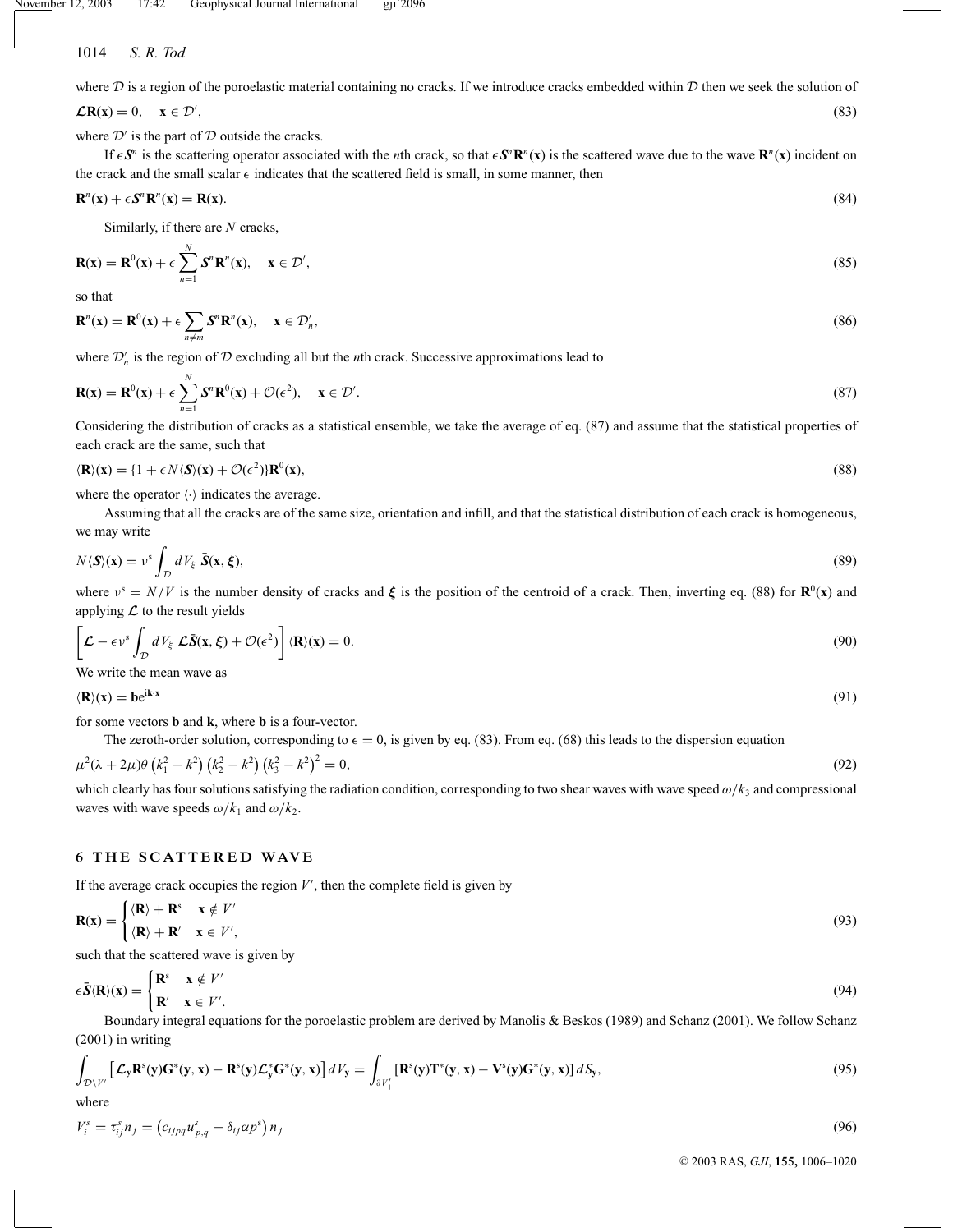and

$$
V_4^s = -w_j^s n_j = -\theta \left( -p_{,j}^s + \rho_f \omega^2 u_j^s \right) n_j \tag{97}
$$

are the traction and normal flux, respectively, and we define the 'adjoint' terms

$$
T_{i\gamma}^* = (c_{ijpq} G_{p\gamma,q}^* + \delta_{ij}\alpha G_{4\gamma}^*)n_j
$$
\n(98)

and

$$
T_{4\gamma}^* = -\theta \left( -G_{4\gamma,j}^* - \rho_f \omega^2 G_{j\gamma}^* \right) n_j, \tag{99}
$$

where the index  $\gamma$  ranges from 1 to 4 while the others only go as far as 3 and **n**, the normal to the surface  $\partial V'_{+}$ , points out of the volume *V'*. The subscript + on ∂*V'* indicates that the integral is constructed from limiting values as the boundary is approached from outside and the subscript **y** on  $\mathcal L$  and  $\mathcal L^*$  indicate the variable with respect to which differentiation is assumed.

Now,

$$
\mathcal{L}_{\mathbf{y}} \mathbf{R}^{\mathbf{s}}(\mathbf{y}) = 0, \quad \mathbf{y} \notin V' \tag{100}
$$

and

$$
\mathcal{L}_y^* \mathbf{G}^*(\mathbf{y}, \mathbf{x}) = -I\delta(\mathbf{y} - \mathbf{x}), \quad \mathbf{y} \notin V'
$$
\n(101)

then

$$
\int_{\partial V'_+} [\mathbf{R}^s(\mathbf{y}) \mathbf{T}^*(\mathbf{y}, \mathbf{x}) - \mathbf{V}^s(\mathbf{y}) \mathbf{G}^*(\mathbf{y}, \mathbf{x})] dS_{\mathbf{y}} = \begin{cases} \mathbf{R}^s(\mathbf{x}) & \mathbf{x} \notin V' \\ 0 & \mathbf{x} \in V'. \end{cases}
$$
(102)

Similarly, inside the inclusion, we may write

$$
\int_{V'} \left\{ \mathcal{L}'_{\mathbf{y}}[\mathbf{R}^0(\mathbf{y}) + \mathbf{R}'(\mathbf{y})] \mathbf{G}^*(\mathbf{y}, \mathbf{x}) - \mathbf{R}'(\mathbf{y}) \mathcal{L}^*_{\mathbf{y}} \mathbf{G}^*(\mathbf{y}, \mathbf{x}) \right\} dV_{\mathbf{y}} = \begin{cases} 0 & \mathbf{x} \notin V' \\ \mathbf{R}'(\mathbf{x}) & \mathbf{x} \in V', \end{cases}
$$
(103)

where  $\mathcal{L}'$  is the same operator as  $\mathcal{L}$  but with material parameters (also marked with a prime) corresponding to the porous medium of the inclusion, so that

$$
\mathcal{L}'_{\mathbf{y}}[\mathbf{R}^0(\mathbf{y}) + \mathbf{R}'(\mathbf{y})] = 0 \quad \mathbf{y} \in V'. \tag{104}
$$

All of the material parameters of the porous medium of the inclusion may differ from those of the matrix apart from the properties of the fluid. So that an open-pore boundary condition may be assumed between the two porous media, with the fluid pressure continuous across the boundary, the restriction that the two materials are saturated with the same fluid is imposed.

Expanding the left-hand side of eq. (103) and adding eq. (102) yields an expression for the scattered wave (eq. 94)

$$
\epsilon \bar{S}_{kj} \langle R_j \rangle(\mathbf{x}; \boldsymbol{\xi}) = \int_{V'} \left[ G_{ki}(\mathbf{x}, \mathbf{y}) A_{ip} + \frac{\partial G_{ki}(\mathbf{x}, \mathbf{y})}{\partial x_j} \mathcal{B}_{ijp} \right] R_p(\mathbf{y}; \boldsymbol{\xi}) \, dV_{\mathbf{y}},\tag{105}
$$

where the operators  $A$  and  $B$  are given by

$$
\mathcal{A}_{ip} = \begin{pmatrix} \hat{\rho}^+ \omega^2 \delta_{ip} & -\rho_f \omega^2 \theta^+ \partial_i \\ -\alpha^+ \partial_p & -\beta^+ \end{pmatrix}
$$
(106)

and

$$
\mathcal{B}_{ijp} = \begin{pmatrix} c_{ijpq}^+ \partial_q & -\alpha^+ \delta_{ij} \\ -\rho_f \omega^2 \theta^+ \delta_{jp} & \theta^+ \partial_j \end{pmatrix}
$$
(107)

and act on the variable **y**, where we have applied the boundary conditions between two porous media with wholly connected pore spaces (Deresiewicz & Skalak 1963; Altay & Dökmeci 1998); continuity of solid displacement

$$
u_i^s = u_i',\tag{108}
$$

continuity of fluid pressure

$$
p^s = p',\tag{109}
$$

continuity of traction

$$
\[c_{ijpq} \left(u_{p,q}^0 + u_{p,q}^s\right) - \delta_{ij}\alpha(p^0 + p^s)\]n_j = \left[c'_{ijpq} \left(u_{p,q}^0 + u_{p,q}'\right) - \delta_{ij}\alpha'(p^0 + p')\right]n_j\tag{110}
$$

and continuity of normal flux

$$
\theta \left[ -\left( p_{,j}^{0} + p_{,j}^{s} \right) + \rho_{f} \omega^{2} \left( u_{j}^{0} + u_{j}^{s} \right) \right] n_{j} = \theta' \left[ -\left( p_{,j}^{0} + p_{,j}^{\prime} \right) + \rho_{f} \omega^{2} \left( u_{j}^{0} + u_{j}^{\prime} \right) \right] n_{j}.
$$
\n(111)

Furthermore, we have defined the total field within *V* as

$$
\begin{pmatrix} \mathbf{u} \\ p \end{pmatrix} = \begin{pmatrix} \mathbf{u}^0 \\ p^0 \end{pmatrix} + \begin{pmatrix} \mathbf{u}' \\ p' \end{pmatrix} \tag{112}
$$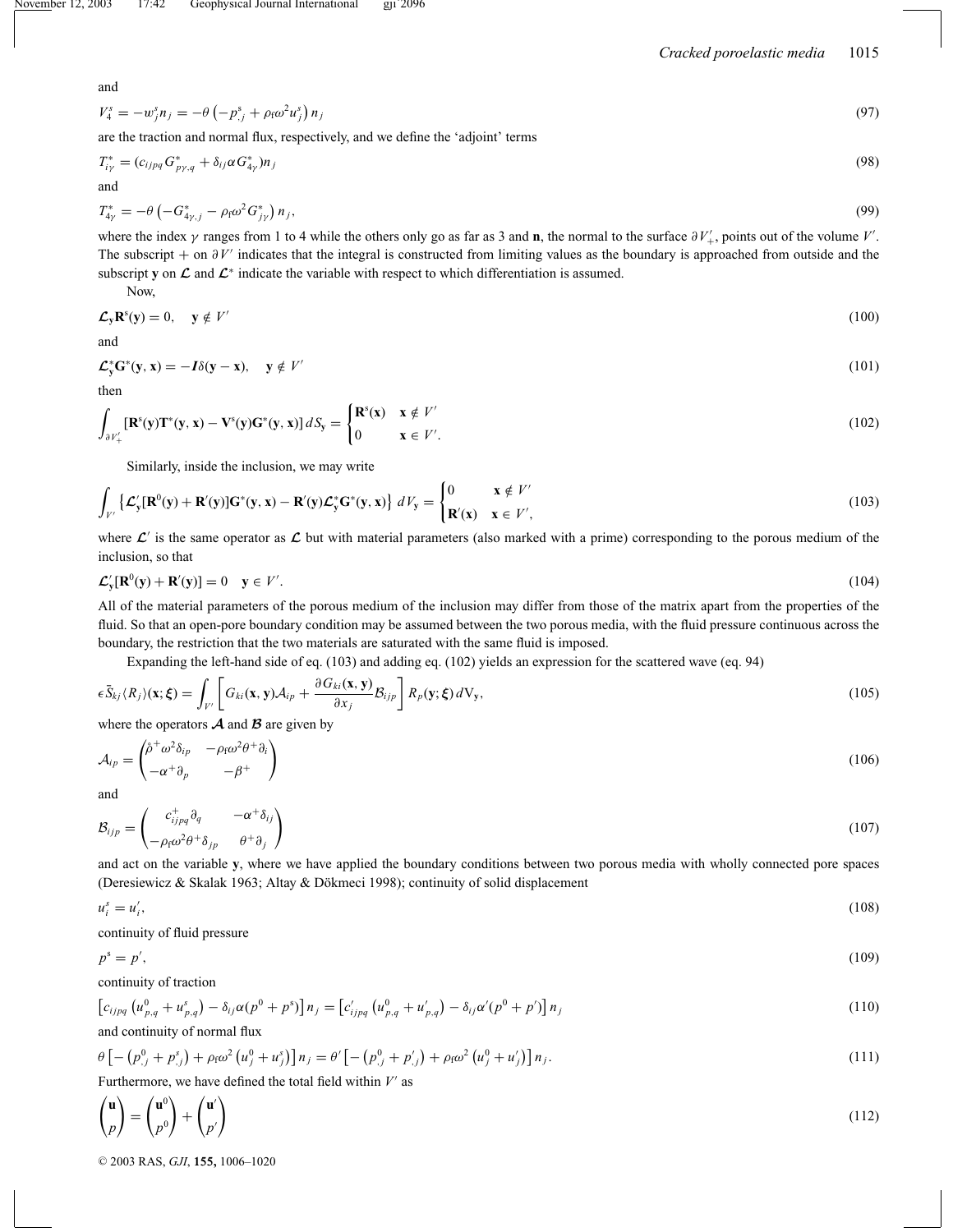November 12, 2003 17:42 Geophysical Journal International gji 2096

1016 *S. R. Tod*

and

 $c^+ = c' - c$ , (113)

with  $\theta^+$ ,  $\alpha^+$ ,  $\beta^+$  and  $\beta^+$  defined similarly. Finally, we have also made use of the reciprocity relation (eq. 77) and made explicit the dependence on the wavefield inside an inclusion on the location of the centroid *ξ* of the inclusion.

Substituting eq. (105) into the first-order term of eq. (90) gives

$$
-\epsilon \int_{\mathcal{D}} \mathcal{L}_{ik} \bar{S}_{kj}(\mathbf{x}; \boldsymbol{\xi}) \langle R_j \rangle(\mathbf{x}) dV_{\xi} = \int_{V'} \left\{ [\mathcal{A}_{ip} R_p(\boldsymbol{\xi} + \mathbf{X}; \boldsymbol{\xi})] \Big|_{\xi = \mathbf{x} - \mathbf{X}} + \frac{\partial}{\partial x_j} [\mathcal{B}_{ijp} R_p(\boldsymbol{\xi} + \mathbf{X}; \boldsymbol{\xi})] \Big|_{\xi = \mathbf{x} - \mathbf{X}} \right\} dV_{\mathbf{X}},
$$
(114)

where we replaced **y** by  $\xi + X$  in eq. (105) and used **X** as the variable of integration, so that all the derivatives in the operators *A* and *B* are with respect to **X**.

# **7 THE EFFECTIVE MEDIUM**

For the elastic problem the wavefield within the inclusion is approximated by Hudson (1994) using the static result of Eshelby (1957), greatly simplifying the corresponding expression to eq. (114). We use the same method in the poroelastic problem, using the result of Berryman (1997) for low (non-zero) frequencies. The fluid pressure within the inclusion is the same as that in the matrix (i.e. that due to the incident field) and therefore so is the pressure gradient. The solid displacement within the inclusion may be approximated by that due to the incident field, as with the elastic case (Kuster & Toksöz 1974; Hudson 1994; Tod 2003), again provided the frequencies are moderate, by making what is essentially a Born approximation. The strain in the inclusion  $e$  is related to the strain  $e^0$  and pressure  $p^0$  due to the incident field by (Berryman 1997)

$$
e = \mathbf{E}\left(e^0 - \frac{\alpha^+}{3\kappa^+}p^0\mathbf{I}\right) + \frac{\alpha^+}{3\kappa^+}p^0\mathbf{I},\tag{115}
$$

where  $\kappa^+$  is defined as the difference between the frame bulk moduli of the inclusion and matrix, similarly to all quantities with a + superscript. **E** is given by

$$
\mathbf{E} = (\mathbf{S}\mathbf{s}^0 \mathbf{c}^+ + \mathbf{I})^{-1},\tag{116}
$$

in terms of the Eshelby tensor *S* and the frame bulk and shear moduli of the matrix and inclusion.

Provided we make the assumption that the inclusion can be described by an ellipsoid then the tensor **E** is uniform throughout the inclusion so that the integrand in eq. (114) is independent of the variable of integration **X**. Thus, the volume integral in eq. (114) yields only a multiplicative constant *s* equal to the volume density of the inclusions

$$
s = \frac{4}{3}\pi v^s abc \tag{117}
$$

and we may write eq. (90) as

$$
\mathcal{L}_{ip}^* \begin{pmatrix} u_p \\ p \end{pmatrix} = \begin{pmatrix} c_{ipq}^* \partial_j \partial_q + \mathring{\rho}^* \omega^2 \delta_{ip} & -\mathring{\alpha}_{ij}^* \partial_j \\ -\mathring{\alpha}_{pj}^* \partial_j & \mathring{\rho}^* \nabla^2 - \mathring{\rho}^* \end{pmatrix} \begin{pmatrix} u_p \\ p \end{pmatrix} = 0,
$$
\n(118)

where

$$
\mathring{\rho}^* = \rho^* + \rho_f^2 \omega^2 \theta^*,\tag{119}
$$

$$
\mathring{\alpha}_{ij}^* = \alpha_{ij}^* + \rho_f \omega^2 \theta^* \delta_{ij} \tag{120}
$$

and  $\theta^* = \theta + s\theta^+,$  (121)

where the effective density is given by

$$
\rho^* = \rho + s\rho^+, \tag{122}
$$

and the effective poroelastic constants are given by

$$
c_{ijpq}^* = c_{ijpq} + s c_{ijkl}^+ E_{klpq},\tag{123}
$$

$$
\alpha_{ij}^* = \alpha \delta_{ij} + s \alpha^+ E_{klij} \tag{124}
$$

and

$$
\beta^* = \beta + s\beta^+ + s\frac{(\alpha^+)^2}{\kappa^+} (1 - E_{\text{kkpp}}/3). \tag{125}
$$

The resulting effective medium is orthorhombic. The model may be readily extended to the case of variable crack sizes and orientations via a weighted sum or integral, just as with the elastic problem (Tod 2001).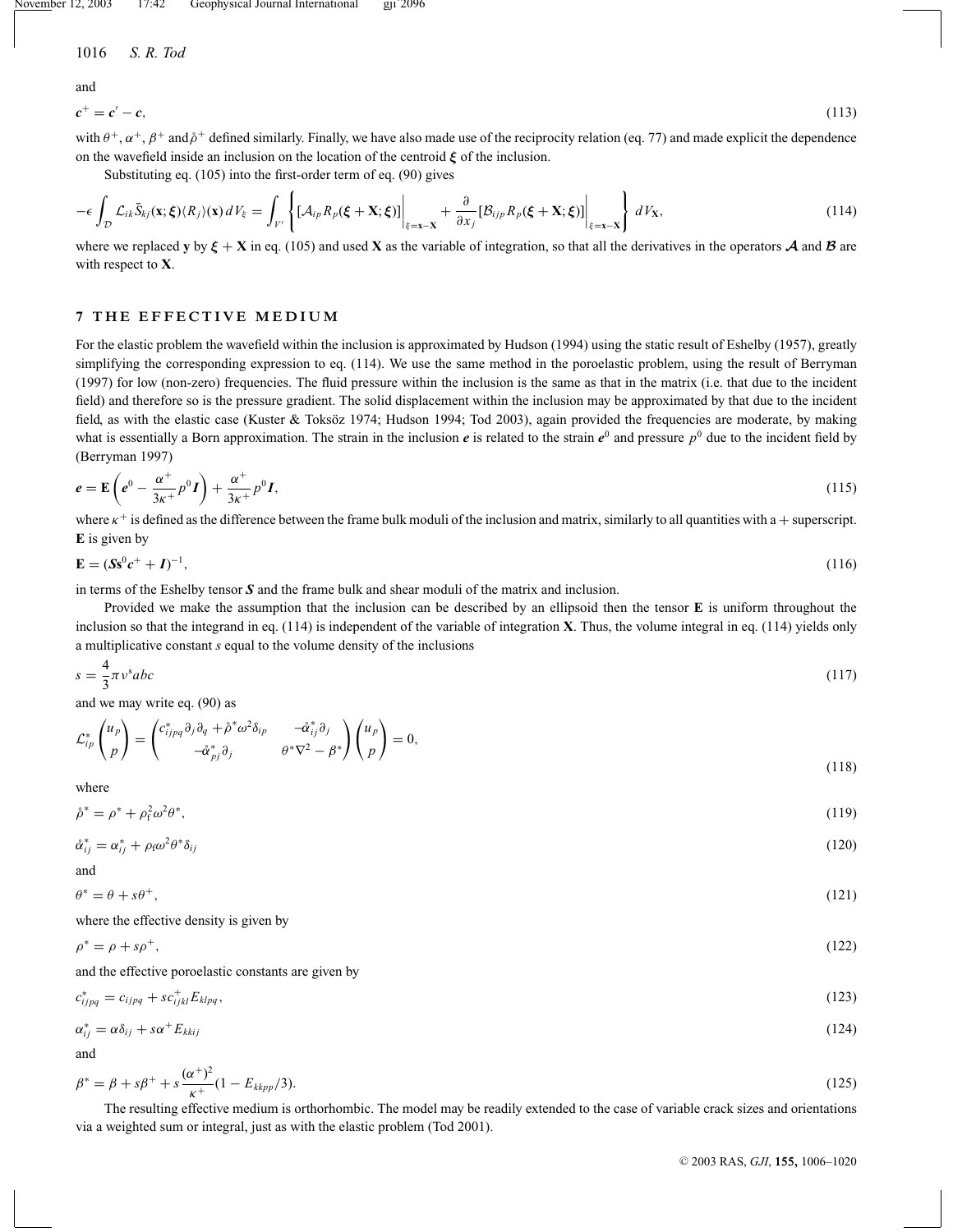The effective dynamic operator *<sup>L</sup>*<sup>∗</sup> may be decomposed into four terms

$$
\mathcal{L}^* = \mathcal{L}^0 + \mathcal{L}^p + s\mathcal{L}^c + s\mathcal{L}^{p\&c},\tag{126}
$$

where the first two terms are given by eqs (80) and (81) and

$$
\mathcal{L}_{ij}^{\mathbf{c}} = \begin{pmatrix} c_{ipkr}^{s+} E_{krjq} \partial_p \partial_q + \rho_s^{\perp} \omega^2 \delta_{ij} & 0 \\ 0 & 0 \end{pmatrix}
$$
\n(127)

and

$$
\mathcal{L}_{ij}^{\text{pAc}} = \begin{pmatrix} -c_{ipkr}^{p+} E_{krjq} \partial_p \partial_q + \left[ \phi^+ \rho_f - (\phi \rho_s)^+ + \rho_f^2 \omega^2 \theta^+ \right] \omega^2 \delta_{ij} & -\left[ \alpha^+ E_{kkip} + \rho_f \omega^2 \theta^+ \delta_{ip} \right] \partial_p \\ -\left[ \alpha^+ E_{kkiq} + \rho_f \omega^2 \theta^+ \delta_{ip} \right] \partial_q & \theta^+ \nabla^2 - \beta^+ - \frac{(\alpha^+)^2}{\kappa^+} (1 - E_{kkp}/3) \end{pmatrix},
$$
(128)

where  $\mathcal{L}^c$  represents the contributions from the cracks and is identical to the result of Hudson (1994) and  $\mathcal{L}^{p\&c}$  represents the interaction between the cracks and the pores, where the + superscript continues to represent the difference between a value in the poroelastic medium within the crack and that in the surrounding matrix. As the porosity in both materials vanish we return to the purely elastic problem (Hudson 1994).

As a result of the presence of anisotropy, solution of the governing equations becomes that much harder; not only are there now four distinct wave speeds, but the fluid pressure is no longer decoupled from the shear waves; the waves are no longer of pure-compressional or pure-shear type, but of a mixed nature. Using the fact that the mean wave is a plane wave allows us to write the poroelastic equivalent to both the Christoffel equation and the dispersion relation; the wave speeds of the four resultant waves may be found by solving

$$
\det \begin{pmatrix} \hat{\rho}^* \omega^2 \delta_{ip} - c^*_{ijpq} k_j k_q & -i \hat{\alpha}_{ij}^* k_j \\ -i \hat{\alpha}_{pj}^* k_j & -\theta^* k^2 - \beta^* \end{pmatrix} = 0.
$$
\n(129)

# **8 DISCUSSION**

As an example solution, we consider a poroelastic medium with the properties given earlier (Section 3) with a set of vertically aligned cracks filled with the same sandstone at a high (unconsolidated) porosity. We use,  $\phi' = 0.8$  and thus  $\alpha' = 1.0$ ,  $\alpha' = 1.0$ ,  $m' = 1.1$  and  $K' = 102.4 \,\mu m^2$ , with the same fluid properties for the brine as in the matrix. We let the cracks have radii *a*, *b* and *c*, such that  $a \ge b \ge c$ , in the  $x_2$ ,  $x_3$  and  $x_1$ directions, respectively, with aspect ratios  $c/a = 0.005$  and  $b/a = 0.5$ .

The presence of the cracks reduces the speeds of the three fast waves, as with the elastic problem, but increases the speed of the Biot wave. In Fig. 1 the Biot wave speed is shown for the uncracked case and for crack volume densities of  $s = 0.001, 0.002$  and 0.003, at vertical incidence. The increase in Biot wave speed is a result of increased energy dissipation into the fluid due to the scattering of waves by the cracks.

As with the uncracked case, the faster waves show negligible change in speed, and thus in anisotropy, with frequency, over the seismic bandwidth, and a similarly small change in speeds right up to the MHz range—by which point the approximations of the internal wavefield in terms of the external one will have broken down.

The shear wave speeds as a function of offset (i.e. the polar angle  $\theta$ ) at incidence inline with the smallest dimension of the crack size are shown in Fig. 2 for a crack volume density of  $s = 0.003$ . One of the shear waves, the quasi-*SH* wave, shows a 2 $\theta$  variation, while the second, the quasi- $SV$  wave, shows a 4 $\theta$  variation, albeit a very small variation.

The shear wave anisotropy, Thomen's  $\gamma$ —the difference between the wave speed of the quasi-*SH* wave at vertical ( $\theta = 0^\circ$ ) and horizontal incidence, scaled by the vertical wave speed—is considerable at 12.8 per cent and will scale roughly proportionally to the crack volume density. A shear wave singularity occurs at around 79°; at lower anisotropy this singularity will occur closer to the vertical. That the two shear



**Figure 2.** Variation in horizontal (solid line) and vertical (long dashes) shear wave speeds with offset angle at a crack volume density of 0.003.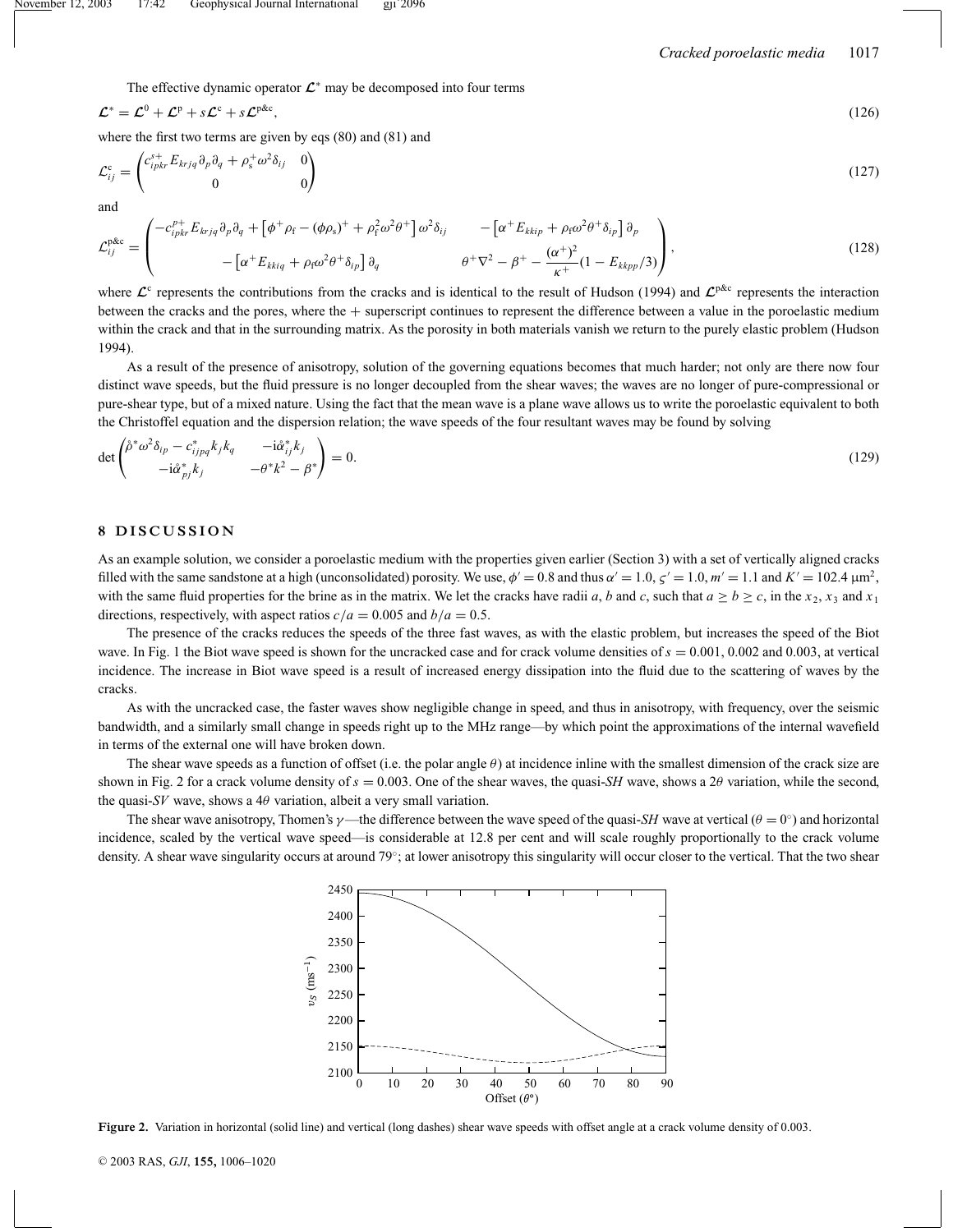

**Figure 3.** Variation in compressional wave speeds with offset angle at crack volume densities of 0.001 (solid line), 0.002 (long dashes) and 0.003 (short dashes).



**Figure 4.** Variation in Biot wave speeds with offset angle at crack densities of *s* = 0.001 (solid line), 0.002 (long dashes) and 0.003 (short dashes).



**Figure 5.** Variation in compressional (solid line) and shear (long and short dashes) wave speeds with matrix porosity.

wave speeds do not coincide exactly at horizontal incidence is a result of the medium being orthorhombic rather transversely isotropic; the aspect ratio of crack lengths  $b/a = 0.5$  rather than unity.

Compressional wave speeds at densities of  $s = 0.001, 0.002$  and 0.003, at the same inline incidence angle as in the shear case, are shown in Fig. 3. The (quasi-)compressional wave exhibits a  $2\theta$  variation. Again, the anisotropy, Thomsen's  $\epsilon$ —the difference between the wave speed at vertical and horizontal incidence, scaled by the vertical wave speed—scales roughly as *s*, 6.1, 12.4 and 19.1 per cent for the three volume densities, respectively. The higher anisotropy associated with the compressional wave than with the shear wave at identical crack volume densities indicates that it is more influenced by the presence of the cracks.

The Biot wave exhibits marginally lower anisotropy than the shear waves, see Fig. 4, an anisotropy of 2.8 per cent at  $s = 0.001$ , rising to 12.7 per cent at  $s = 0.003$ .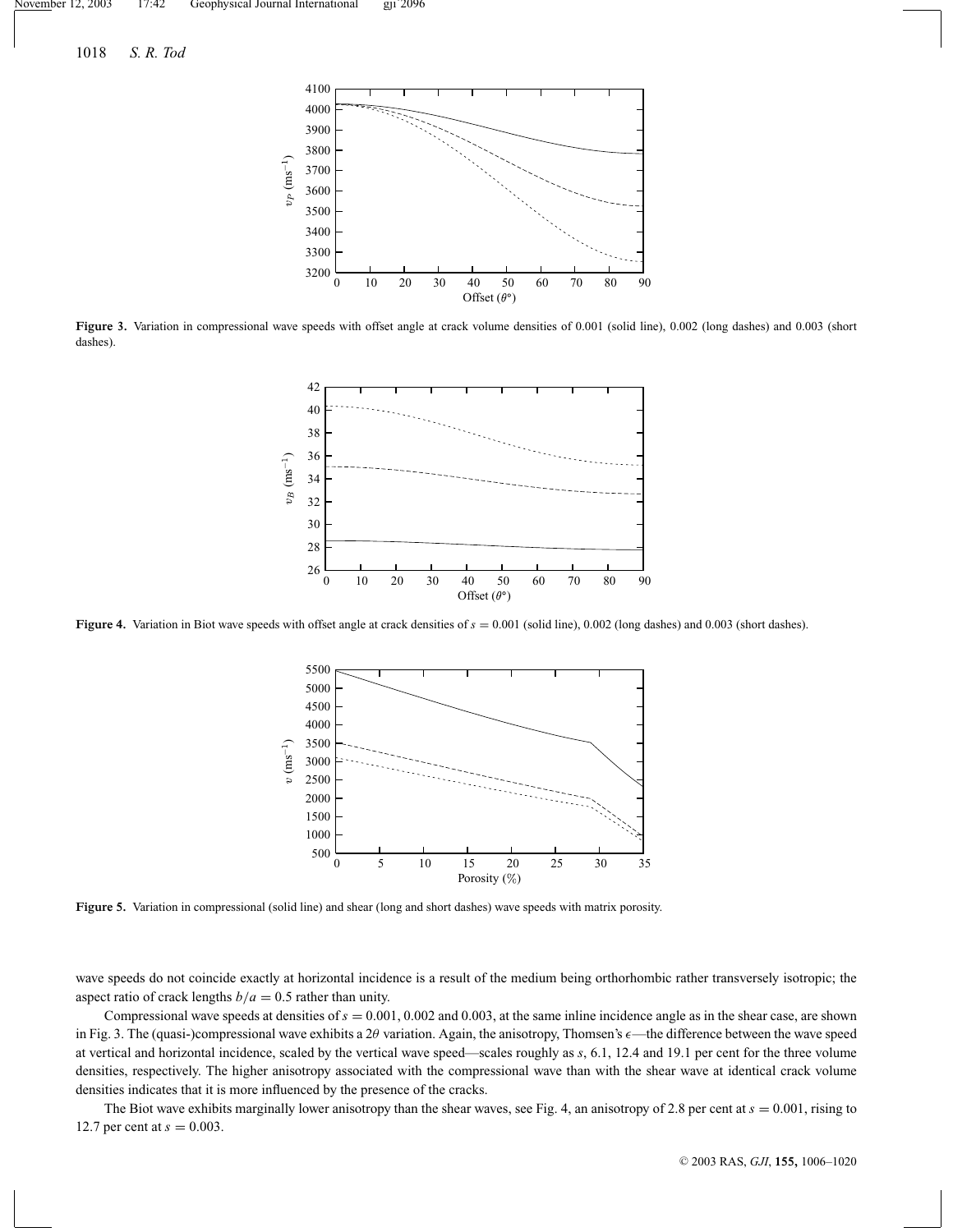The effects of changes in the matrix porosity of the background media are shown in Fig. 5. The wave speeds of the three fast waves are all seen to decrease with matrix porosity as it reduces from the elastic limit through the consolidation porosity at  $\phi_c = 0.29$  towards a state of suspension. Examining the two shear wave speeds, we see that the shear wave anisotropy reduces with the porosity increase.

# **9 CONCLUSIONS**

The equations of poroelastodynamics can be presented in a manner that is comparable to the equations of elastodynamics, enabling the ready computation of Green's functions and the use of a reciprocal theorem to represent solutions to scattering problems. This has enabled us to use the method of smoothing (Keller 1964) and a poroelastic equivalent to the result of Eshelby (1957), due to Berryman (1997), to derive an effective medium theory for ellipsoidal cracks in an isotropic poroelastic matrix, equivalent to the formulation of Hudson (1994) for the elastic problem.

As far as I am aware this provides the first anisotropic poroelastic theory for the presence of cracks in a background medium providing an explicit dependence on the orientation, size and content of the cracks. This provides an extension to the work of Hudson (1980, 1981, 1994) to incorporate the full range of matrix porosities observed in sandstone reservoirs.

The use of the approximation of Berryman (1997) restricts the range of frequencies at which we can expect the results to be reasonable, to probably not much more than the seismic range. A comparison with a full numerical solution would provide the best test of the range of validity of the approximation.

As has been pointed out, the predictions of Biot theory fail to explain the level of dispersion observed in experiments (e.g. Winkler 1985; Berryman & Wang 2001; King & Marsden 2002) and the addition of aligned cracks to the background material has failed to account for this underprediction. This failure is almost certainly a result of the lack of a local fluid flow mechanism within Biot theory. To be able to fully explain the observed dispersion would require the addition of an equivalent mechanism to that introduced by Hudson *et al.* (1996) and developed further by Tod (2001, 2002, 2003) and Tod & Liu (2002). While the squirt flow mechanism of Mavko & Jizba (1991) might appear a suitable candidate, the attempt by Dvorkin & Nur (1993) to couple this to Biot theory (the so-called BISQ model) violates Gassmann (1951a). A more appropriate approach would perhaps be along the lines of the squirt flow theory of Endres & Knight (1997), or the non-linear approach of de la Cruz *et al.* (1993).

Nevertheless, despite the inability of the theory to explain the observed dispersion, the theory has far reaching applications, such as providing considerably more accurate models of high porosity sandstone reservoirs in the hydrocarbon industry than existing theories based on an elastic description, provided we appreciate the restriction of the theory to the seismic frequency band.

#### **ACKNOWLEDGMENTS**

The author would like to thank John A. Hudson at DAMTP, University of Cambridge and Enru Liu at the British Geological Survey for support and encouragement, and Jim Berryman, Lawrence Livermore National Laboratory, Livermore, CA, for a helpful discussion. The work was sponsored by the Natural Environment Research Council through project GST022305, as part of the thematic programme *Understanding the microto-macro behaviour of rock fluid systems*  $(\mu 2M)$  and is published with the permission of the Executive Director of the British Geological Survey (NERC).

#### **REFERENCES**

- Aifantis, E.C., 1980. On Barenblatt's problem, *Lett. appl. Eng. Sci.,* **18,** 857– 867.
- Altay, G.A. & Dökmeci, M.C., 1998. A uniqueness theorem in Biot's poroelasticity theory, *Z. angew. Math. Phys.,* **49,** 838–846.
- Auriault, J.-L., 1980. Dynamic behaviour of a porous medium saturated by a Newtonian fluid, *Int. J. Eng. Sci.,* **18,** 775–785.
- Auriault, J.-L., 1991. Heterogeneous medium. Is an equivalent macroscopic description possible?, *Int. J. Eng. Sci.,* **29,** 785–795.
- Auriault, J.L. & Boutin, C., 1992. Deformable porous media with double porosity. Quasi-statics—I: Coupling effects, *Transp. Por. Med.,* **7,** 63–82.
- Auriault, J.L. & Boutin, C., 1993. Deformable porous media with double porosity. Quasi-statics—II: Memory effects, *Transp. Por. Med.,* **10,** 153– 169.
- Auriault, J.L. & Boutin, C., 1994. Deformable porous media with double porosity—III: Acoustics, *Transp. Por. Med.,* **14,** 143–162.
- Auriault, J.-L. & Royer, P., 2002. Seismic waves in fractured porous media, *Geophysics,* **67,** 259–263.
- Barenblatt, G.I., Zheltov, Y.P. & Kochina, I.N., 1960. Basic concepts in the theory of seepage of homogeneous liquids in fissured rocks,*Priklad. Math. Mekhan.,* **24,** 852–864.
- Batzle, M. & Wang, Z., 1992. Seismic properties of pore fluids, *Geophysics,* **57,** 1396–1408.
- Berge, P.A., Fryer, G.F. & Wilkens, R.H., 1992. Velocity–porosity relationships in the upper oceanic crust: theoretical considerations, *J. geophys. Res.,* **97,** 15 239–15 254.
- Berryman, J.G., 1981a. Elastic wave propagation in fluid-saturated porous media, *J. acoust. Soc. Am.,* **69,** 416–424.
- Berryman, J.G., 1981b. Elastic wave propagation in fluid-saturated porous media II, *J. acoust. Soc. Am.,* **70,** 1754–1756.
- Berryman, J.G., 1985. Scattering by a spherical inhomogeneity in a fluid-saturated porous medium, *J. Math. Phys.,* **26,** 1408– 1419.
- Berryman, J.G., 1986. Effective medium approximation for elastic constants of porous solids with microscopic heterogeneity, *J. appl. Phys.,* **59,** 1136– 1140.
- Berryman, J.G., 1997. Generalization of Eshelby's formula for a single ellipsoidal elastic inclusion to poroelasticity and thermoelasticity, *Phys. Rev. Lett.,* **79,** 1142–1145.
- Berryman, J.G., 1998. Rocks as poroelastic composites, in *Poromechanics,* pp. 11–16, eds Thimus, J., Abousleiman, Y., Cheng, A.-D., Coussy, O. & Detournay, E., Balkema, Rotterdam.
- Berryman, J.G. & Wang, H.F., 2000. Elastic wave propagation and attenuation in a double-porosity dual-permeability medium, *Int. J. Rock Mech. Min. Sci.,* **37,** 63–78.
- Berryman, J.G. & Wang, H.F., 2001. Dispersion in poroelastic systems, *Phys. Rev. E,* **64,** 10.1103/PhysRevE.64.011303.